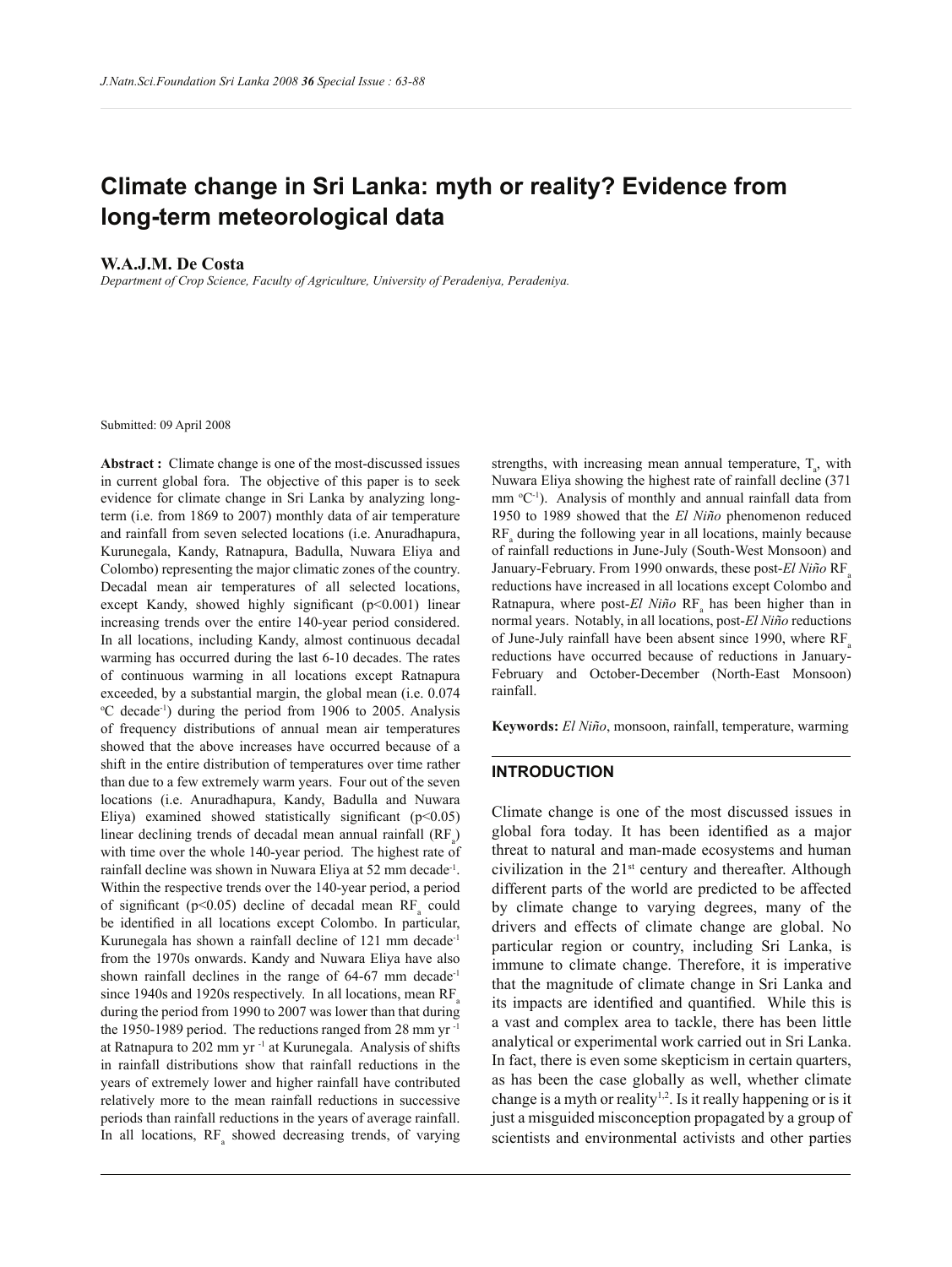with vested interests? Do the long-term meteorological data adequately support the case for systematic and consistent climate change or is it a flawed interpretation of relatively short-term data while ignoring the longterm cyclic trends?

 Therefore, the primary objective of this paper is to examine long-term climatic data from different climatic zones of Sri Lanka to see whether they support a claim for long-term climate change. If the data do in fact show that long-term climate change has occurred, quantification of its magnitude becomes an essential first step in devising appropriate adaptation and mitigation measures. Hence, estimating the magnitude and rate of climate change in terms of two key climatic variables, namely air temperature and rainfall, is an implicit secondary objective of this work. Although Sri Lanka may be occupying a unique position owing to its geographical location, it cannot escape the drivers of global climate change and their impacts. Therefore, this paper will first discuss the global scenario of climate change and its drivers, and then discuss the specific case for Sri Lanka.

# **Climate change : the global case and projected scenarios**

### *Definitions*

Climate is the totality of above-ground environmental factors and its long-term variation. Variation in time (and space) is inherent in the climate. Therefore, to conclude that the climate has changed, a discernible shift in the long-term variation pattern of climate variability has to be shown. In the past two years, there have been two comprehensive reports on global climate change and its impacts, the Fourth Assessment Report  $(AR4)<sup>3</sup>$  of the Intergovernmental Panel on Climate Change (IPCC) published in 2007 and the Stern Review<sup>4</sup> published in 2006. Both reports conclude that there is strong evidence for long-term climate change, and that there is a strong human influence driving this climate change. Statistically significant variations in the mean state of the climate or of its variability, typically persisting for decades or longer, are defined as climate change<sup>3,5</sup>.

### *Temperature*

Climate change is usually quantified in terms of easily measurable variables such as air temperature and precipitation. Sustained long-term increase in global mean surface temperature,  $T_a$  (i.e. the average of near surface

air temperature over land, and sea surface temperature), popularly termed 'global warming', is the most widelyused parameter of climate change. The Third Assessment Report (TAR) of the IPCC $5$  estimated that the measured  $T_a$  increased by 0.6 ( $\pm$ 0.2)<sup>o</sup>C during the 140 years up to 2000. The 100-year linear trend of 0.74  $(\pm 0.18)$ °C from 1906 to 2005 given in the Fourth Assessment Report<sup>3</sup> showed a greater rate of warming than that given in the TAR. This was owing to 11 of the 12 years from 1995 to 2006 being among the 12 warmest years since air temperature measurements began in 1850. The AR4 further estimates that the 0.13 ( $\pm$ 0.3)<sup>o</sup>C per decade rate of warming during the 50-year period from 1956 to 2005, was nearly twice that during the 100-year period from 1906 to 2005. There is strong evidence that the warming that occurred during the  $20<sup>th</sup>$  century, especially during its second half, was unprecedented even on a longer time scale such as the millennium between years 1000 and 2000<sup>5</sup> . However, an interesting finding of AR4 has been that the difference between day and night temperatures (i.e. the diurnal temperature range, DTR) has not changed during the period from 1979 to 2004, implying that both temperatures have increased in equal proportions. This was in contrast to the finding, based on data from 1950 to 1993, in the TAR that DTR had decreased.

#### *Precipitation*

Increases in the near-surface air temperature and sea surface temperature trigger a series of processes leading to changes in precipitation patterns. The TAR identifies long-term variations in precipitation over different latitudinal ranges during the  $20<sup>th</sup>$  century. Decadal increases were identified in the tropical-  $(0.2 - 0.3\%$  per decade), mid- and high latitudes (0.5-1.0% per decade) while decreases (0.3% per decade) were identified in the sub-tropical ( $10^{\circ}$ N to  $30^{\circ}$ N) latitudes. There has also been a clear increase in the proportion of precipitation being received in heavy precipitation events. Conversely, this also means that the frequency of 'dry' or low rainfall periods has increased. The AR4 reports an increase in the frequency, length and intensity of droughts since 1970 over wider areas, especially in tropics and sub-tropics<sup>3</sup>.

 Warmer temperatures have increased evaporation rates so that the atmospheric humidity levels have increased. It is likely that higher water vapour concentrations in the atmosphere have caused heavy precipitation events and increased tropical cyclone activity. The higher evaporation rates have also increased the incidence of salinity in the lower latitudes<sup>3</sup>.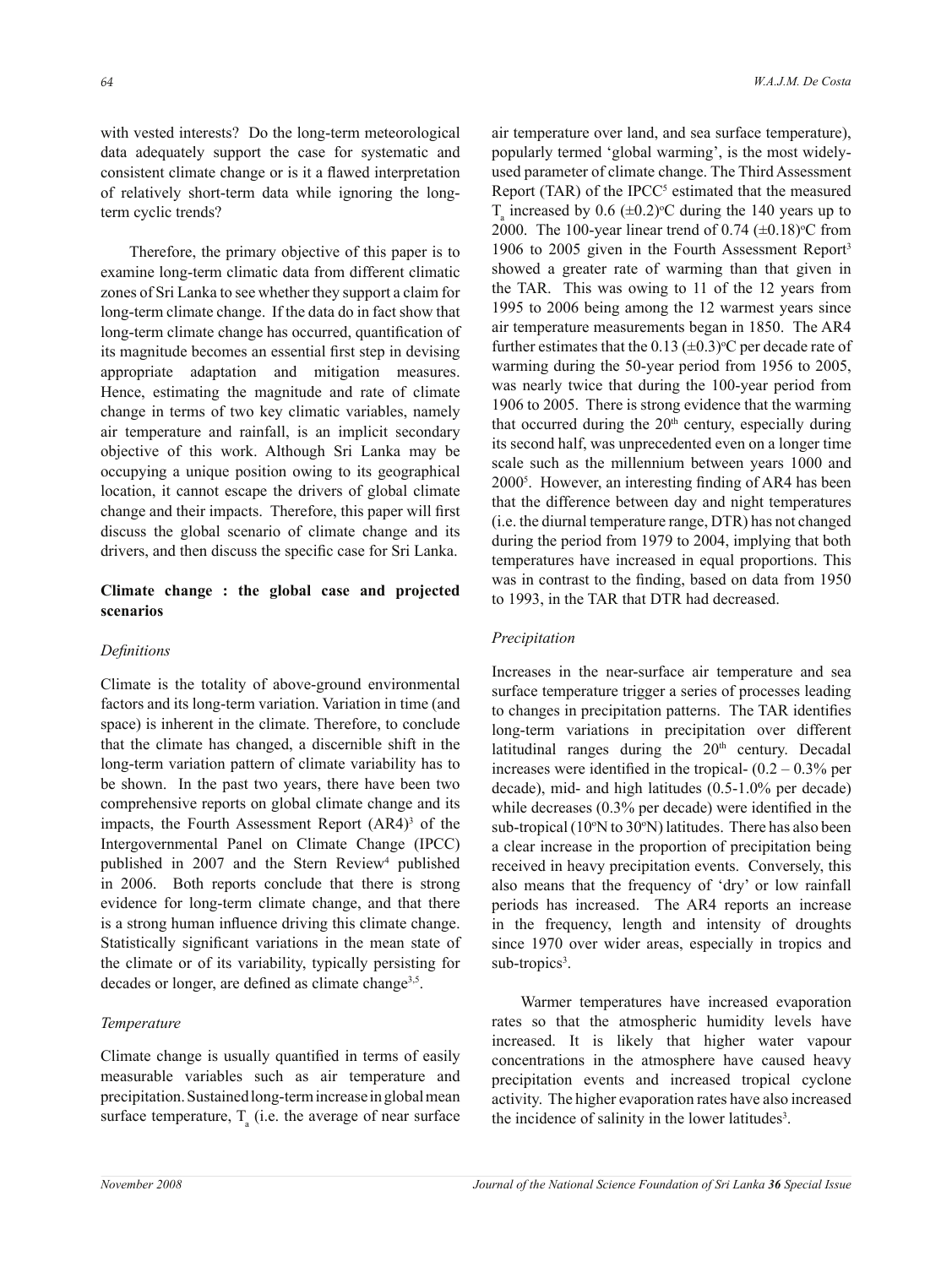### *Sea level rise*

The warming since 1900 has been slower in oceans than over land surfaces<sup>3</sup>. Since 1961, oceans have absorbed 80% of the extra heat energy retained by the earth-atmosphere system thus causing the sea level to rise because of thermal expansion. In addition, melting of polar ice, glaciers and snow caps under warmer temperatures contributes to sea level rise. The global sea level rise of 3.1  $(\pm 0.7)$  mm per year during 1993-2003 was higher than the corresponding rate of 1.8 ( $\pm$ 0.5) mm per year during 1961-2003.

### *Radiation receipt*

Measurements in different parts of the world have shown a reduction in global irradiance. This has been attributed to increased amounts of aerosols (i.e. sulphur dioxide, soot and dust) in the atmosphere which increases the reflection of incoming solar radiation away from the earth's surface and back into space. Greater amounts of aerosols in the atmosphere causes the formation of clouds with a greater number of smaller water droplets as compared to the clouds formed in an atmosphere with fewer aerosols. Clouds with a greater number of smaller droplets reflect a greater proportion of incoming radiation, thus leading to a reduction of global irradiance. This phenomenon is termed 'global dimming'. During the three decades from 1960 to 1990, the reduction of global irradiance is estimated to be about 4%6,7. However, because of the various steps that have been taken, especially in Europe and North America, to reduce the emission of aerosols into the atmosphere, the trend of global dimming has reversed since the  $1990s^{8-10}$ .

### *Drivers of global climate change*

There is strong evidence that human activities leading to increased greenhouse gas (GHG) concentrations in the atmosphere are the principal cause of long-term climate change, and particularly the observed warming in the last 50 years<sup>3,5</sup>. There is less than 5% probability that the observed changes in climate are due to natural climatic variation<sup>3</sup>.

Carbon dioxide  $(CO_2)$ , methane  $(CH_4)$ , nitrous oxide  $(N, O)$  and several halocarbons (a group of gases containing chlorine, fluorine and bromine) are the major GHGs that cause global warming by retaining part of out-going thermal radiation from the earth's surface. Atmospheric concentrations of all these GHGs have increased significantly since the beginning of industrial revolution around 1750. There has been a 70% increase of atmospheric GHGs during the period from 1970 to

2004<sup>3</sup>. Specifically, the annual emission of  $CO<sub>2</sub>$ , which is the most important GHG, has increased by 80% during the above period. Furthermore, during the ten year period from 1995 to 2004, the rate of emission of GHGs (0.92 Gt  $CO_2$ -eq per year) was greater than the corresponding rate between 1970 and 1994 (0.43 Gt  $CO<sub>2</sub>$ -eq per year). The atmospheric  $CO_2$  concentration  $(C_a)$  of 379 ppm in 2005 had exceeded, by far, its natural variation range of 180 – 300 ppm during the last 650,000 years. The annual rate of increase of  $C_a$  during the decade from 1995 to 2005 (i.e. 1.9 ppm per year) was greater than the average of 1.4 ppm per year from 1960 to 2005.

The largest growth in GHG emissions during the period 1970-2004 has come from energy, transport and industrial sectors, while the emissions from deforestation and agriculture have grown at a lower rate. During the above period, the global population growth (69%) and the global income growth (77%), which are two strong drivers of  $CO_2$  emissions, outweighed the 33% reduction in global energy intensity (i.e.  $CO_2$  emission per unit of energy generated). South Asia's share of the per capita global GHG emissions is 13.1% in comparison to USA & Canada's 19.4%. Per capita GHG emissions are the lowest in South Asia ( $\sim$ 3 t CO<sub>2</sub> equivalents per capita) as compared to other regions of the world (e.g.  $\sim$ 26 t CO<sub>2</sub>eq per cap.). However, because of its greater population and lower GDP, South Asia has a higher GHG emission level per unit GDP (~0.9 t CO<sub>2</sub>-eq per US\$) than USA  $\&$ Canada  $(\sim 0.7 \text{ t CO}_2\text{-eq} \text{ per US\$ \$})^3.

 In AR4<sup>3</sup> , the combined anthropogenic radiative forcing (i.e. the amount by which the earth's radiation balance changes due to changes in atmospheric composition) since 1750 was estimated to be  $+1.6 \pm 1.0$ Wm-2. Full details of the different sources of positive and negative radiation forcing and atmospheric feedbacks are given in AR4<sup>3</sup> .

### *Projected scenarios of global climate change*

Predictions of climate change depend on the different alternative pathways of development and their projected GHG emissions<sup>11</sup>. All these scenarios project a 25-90% increase of GHG emissions between 2000 and 2030<sup>3</sup>. Fossil fuels are expected to continue to be the dominant source of energy so that  $CO_2$  emissions are predicted to increase by  $40 - 110\%$ . Consequently, AR4 projects the global mean temperature to increase at a rate of  $0.2^{\circ}$ C per decade during the next two decades. Thereafter, the warming projections depend increasingly on specific development and emission scenarios (Table 1). Overall, the projected warming by the end of  $21<sup>st</sup>$  century ranges from  $1.1$  to  $6.4$ °C. This is broadly consistent with the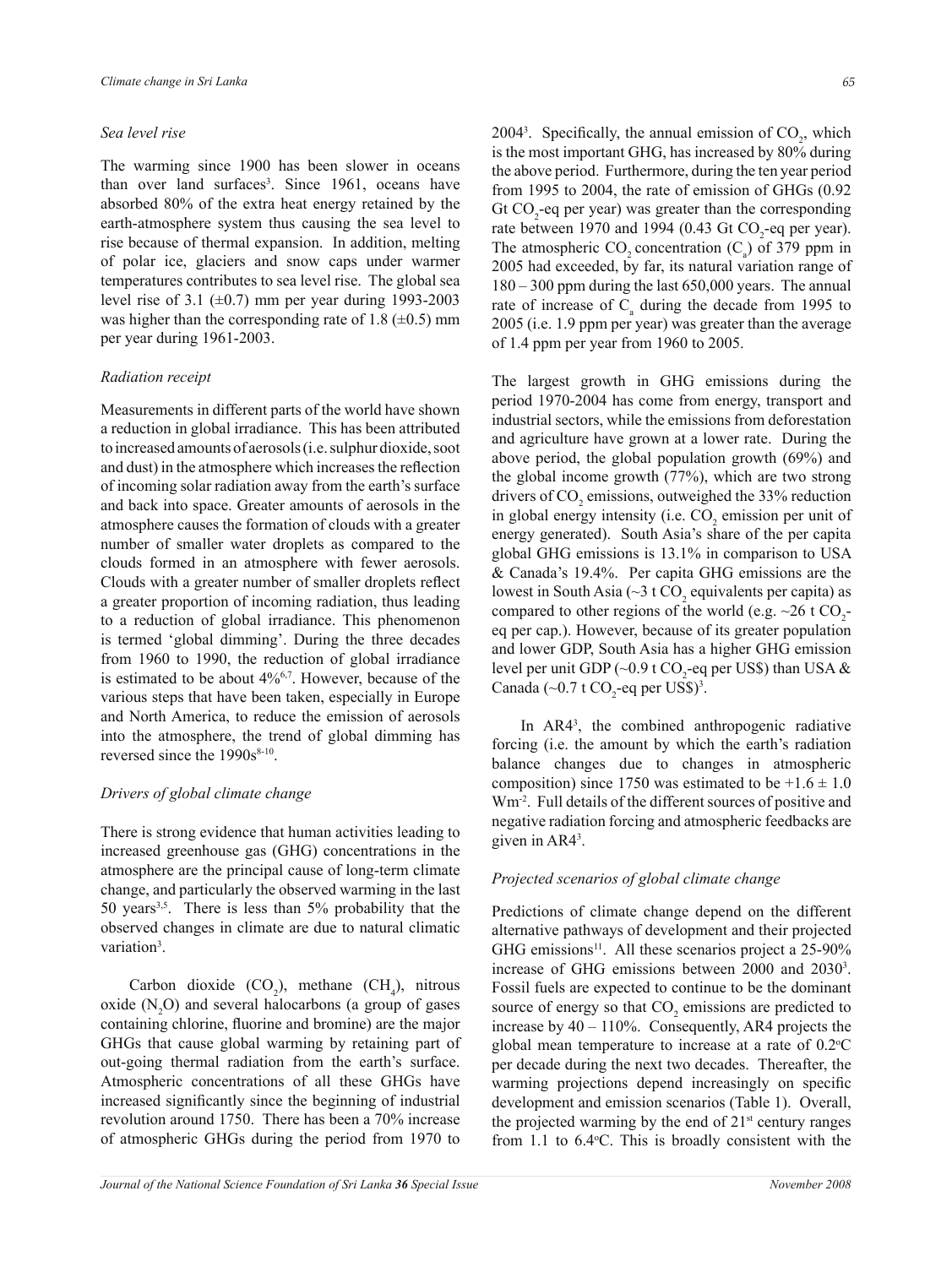|                            | Temperature change<br>$\degree$ C at 2090-2099 relative to<br>1980-1999): | Sea level rise<br>$(m at 2090-2099$ relative to<br>1980-1999) |                                                                            |
|----------------------------|---------------------------------------------------------------------------|---------------------------------------------------------------|----------------------------------------------------------------------------|
| Case†                      | <b>Best</b><br>estimate                                                   | Likely<br>range                                               | Model-based range<br>excluding future rapid dynamic<br>changes in ice flow |
| Constant year 2000         |                                                                           |                                                               |                                                                            |
| GHG concentrations         | 0.6                                                                       | $0.3 - 0.9$                                                   | Not available                                                              |
| B <sub>1</sub> scenario    | 1.8                                                                       | $1.1 - 2.9$                                                   | $0.18 - 0.38$                                                              |
| A <sub>1</sub> T scenario  | 2.4                                                                       | $1.4 - 3.8$                                                   | $0.20 - 0.45$                                                              |
| B <sub>2</sub> scenario    | 2.4                                                                       | $1.4 - 3.8$                                                   | $0.20 - 0.43$                                                              |
| A <sub>1</sub> B scenario  | 2.8                                                                       | $1.7 - 4.4$                                                   | $0.21 - 0.48$                                                              |
| A <sub>2</sub> scenario    | 3.4                                                                       | $2.0 - 5.4$                                                   | $0.23 - 0.51$                                                              |
| A <sub>1</sub> FI scenario | 4.0                                                                       | $2.4 - 6.4$                                                   | $0.26 - 0.50$                                                              |

Table 1: Projected global average surface warming and sea level rise at the end of the 21<sup>st</sup> century.

**Note: †**A1 – Rapid economic growth, with convergence between different regions of the world. A1FI – Economic growth with high dependence on fossil energy sources; A1T - Economic growth with non-fossil energy sources; A1B - Economic growth with a balanced mixture of energy sources; A2 – Regionally-oriented and unevenly-distributed (i.e. divergent) economic growth, which is slower than in A1; B1 - Convergent world which is rapidly moving towards global solutions to economic, social and environmental sustainability with the introduction of clean and resource-efficient technologies; B2 – Intermediate rates of economic development focusing on environmental protection and social equity, but with emphasis on local solutions and less rapid and more diverse technological change than in B1 and A1. Approximate  $CO_2$ -equivalent GHG concentrations corresponding to the B1, AIT, B2, A1B, A2 and A1FI scenarios are about 600, 700, 800, 850, 1250 and 1550 ppm, respectively. These scenarios are considered to be marker scenarios in the Special Report on Emissions Scenarios (SRES) of the IPCC<sup>11</sup>. ‡Temperature changes are expressed as the difference from the period 1980-1999. To express the change relative to the period 1850-1899 add 0.5°C. (Source: IPCC, 2007b<sup>12</sup>).



**Figure 1:** Left panel: Solid lines are multi-model global averages of surface warming (relative to 1980-1999) for the SRES scenarios A2, A1B and B1, shown as continuations of the 20th century simulations. The orange line is for the experiment where concentrations were held constant at year 2000 values. The bars in the middle of the figure indicate the best estimate (solid line within each bar) and the likely range assessed for the six SRES marker scenarios at 2090-2099 relative to 1980-1999. The assessment of the best estimate and likely ranges in the bars includes the Atmosphere-Ocean General Circulation Models (AOGCMs) in the left part of the figure, as well as results from a hierarchy of independent models and observational constraints. Right panels: Projected surface temperature changes for the early and late 21<sup>st</sup> century relative to the period 1980-1999. The panels show the multi-AOGCM average projections for the A2 (top), A1B (middle) and B1 (bottom) SRES scenarios averaged over decades 2020-2029 (left) and 2090-2099 (right). (Source: IPCC, 2007b12).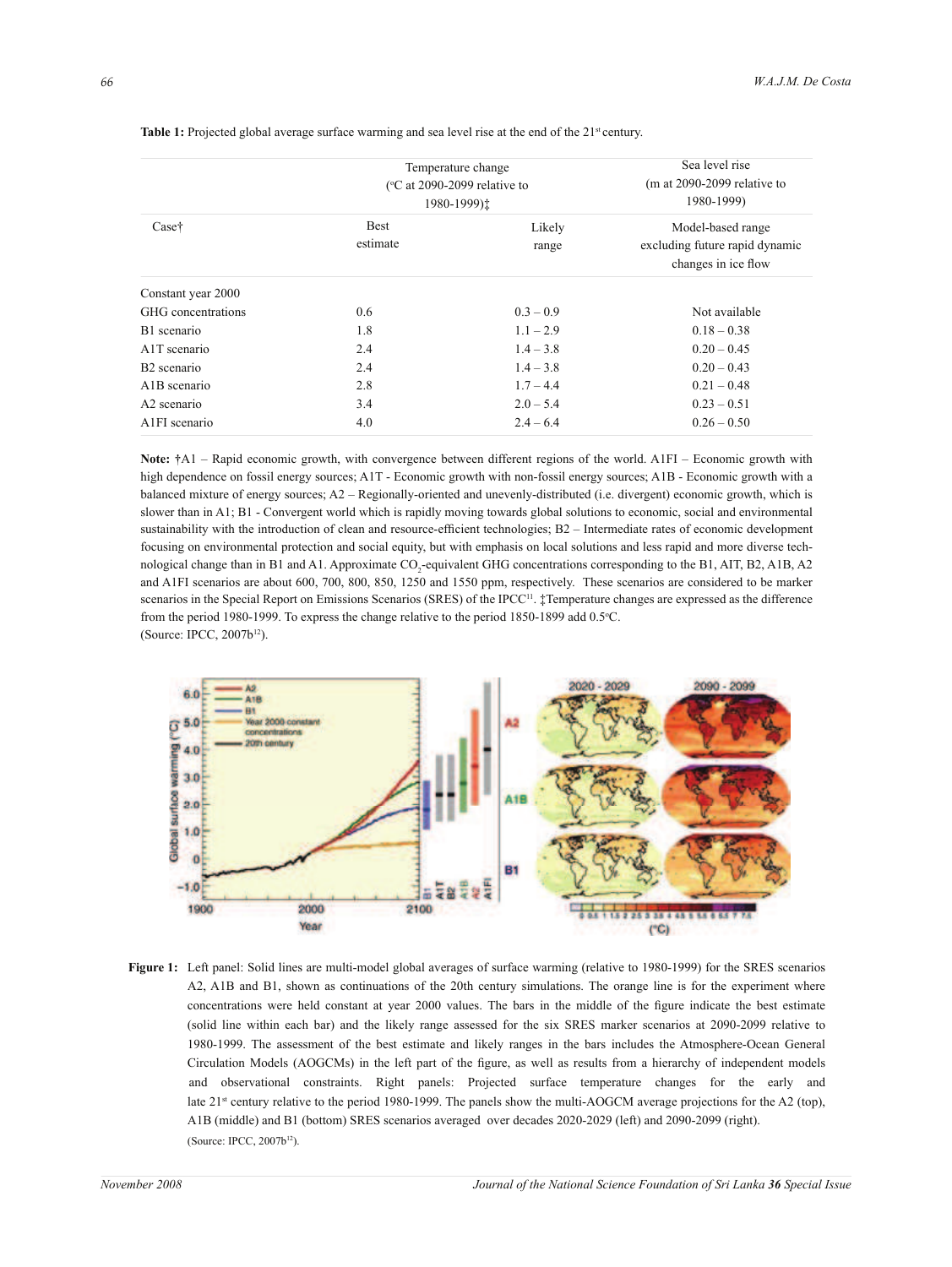

**Figure 2:** Relative changes in precipitation (in percent) for the period 2090-2099, relative to 1980-1999. Values are multi-model averages based on the SRES A1B scenario for December to February (left) and June to August (right). White areas are where less than 66% of the models agree on the sign of the change and stippled areas are where more than 90% of the models agree on the sign of the change. (Source: IPCC, 2007b12).

range of 1.4 to  $5.8^{\circ}$ C predicted by the TAR<sup>5</sup>. AR4 also projects scenario-independent geographical patterns of warming with the greatest warming expected in the Northern high latitudes and the least in the Southern Ocean near Antarctica and Northern Atlantic. Warming in the tropical zone is projected to be intermediate <sup>12</sup> (Figure 1). Frequencies of warm spells and heat waves and heavy precipitation events are also predicted to increase. The AR4 predicts a sea level rise range of  $18 - 59$  cm by 2090-2099. Increased sea surface temperatures are likely to cause more intense tropical cyclones and higher peak wind speeds and heavier precipitation events.

 The AR4 makes predictions about possible changes in precipitation patterns with a greater degree of certainty than the TAR. Precipitation increases as much as 20% are highly likely in the Northern latitudes while decreases as much as 20% are likely in some of the sub-tropical regions. Importantly, there is increasing evidence that the annual rainfall will come in a fewer, more intense rainfall events<sup>13,14</sup>. Since the mid-1970s, there have been rainfall decreases over some tropical regions, with tropical Asia recording a marginal decrease while tropical North Africa showing a  $3-4\%$  decrease<sup>15,16</sup> and Amazonia showing no significant variation<sup>15</sup>. On a global scale, the percentage of land area under moderate drought at a given time is expected to increase from the current level of 25% to 50% while the corresponding percentage for extreme drought is projected to increase from 3% to 30%<sup>17</sup> .

 Most of the climatic models predict precipitation increases in the tropical zone<sup>12</sup> (Figure 2). The area around Sri Lanka is projected to receive a 10-20% increase in precipitation during June – August period. However, Sri Lanka is located very close to an area where up to a 10% decrease in December – February precipitation is

predicted. This could have important implications for Sri Lankan Agriculture sector because the above period coincides with the latter half of the North-East monsoon, which brings rainfall to the whole country including its major agricultural area, the dry zone.

The Stern Review<sup>4</sup> predicts a doubling of atmospheric GHGs by 2030 – 2060, causing a global warming of  $2 - 5$ °C. It also cites new studies which suggest a 20% probability of the warming being greater than 5°C. If GHG emissions remain at the current levels, their concentrations could be three times greater than pre-industrial levels by 2100, leading to a warming of  $3-10^{\circ}C^{4,18}$ .

### **Climate change : the local case**

### *Evidence for long-term change in key climatic parameters*

In comparison to most countries in the developing world, Sri Lanka has been collecting the basic meteorological data over a long time period through a network of stations. This data base can be used to examine evidence for climate change in Sri Lanka. The present paper analyzes long-term data $19$  from seven selected locations representing different agroecological zones of Sri Lanka (Table 2).

 As air temperature is a primary indicator of climate change, annual and monthly mean air temperatures were subjected to this analysis of evidence for climate change in Sri Lanka. Because of the importance of water for human consumption, agriculture, industries and other activities, long-term annual and monthly rainfall data were also analyzed.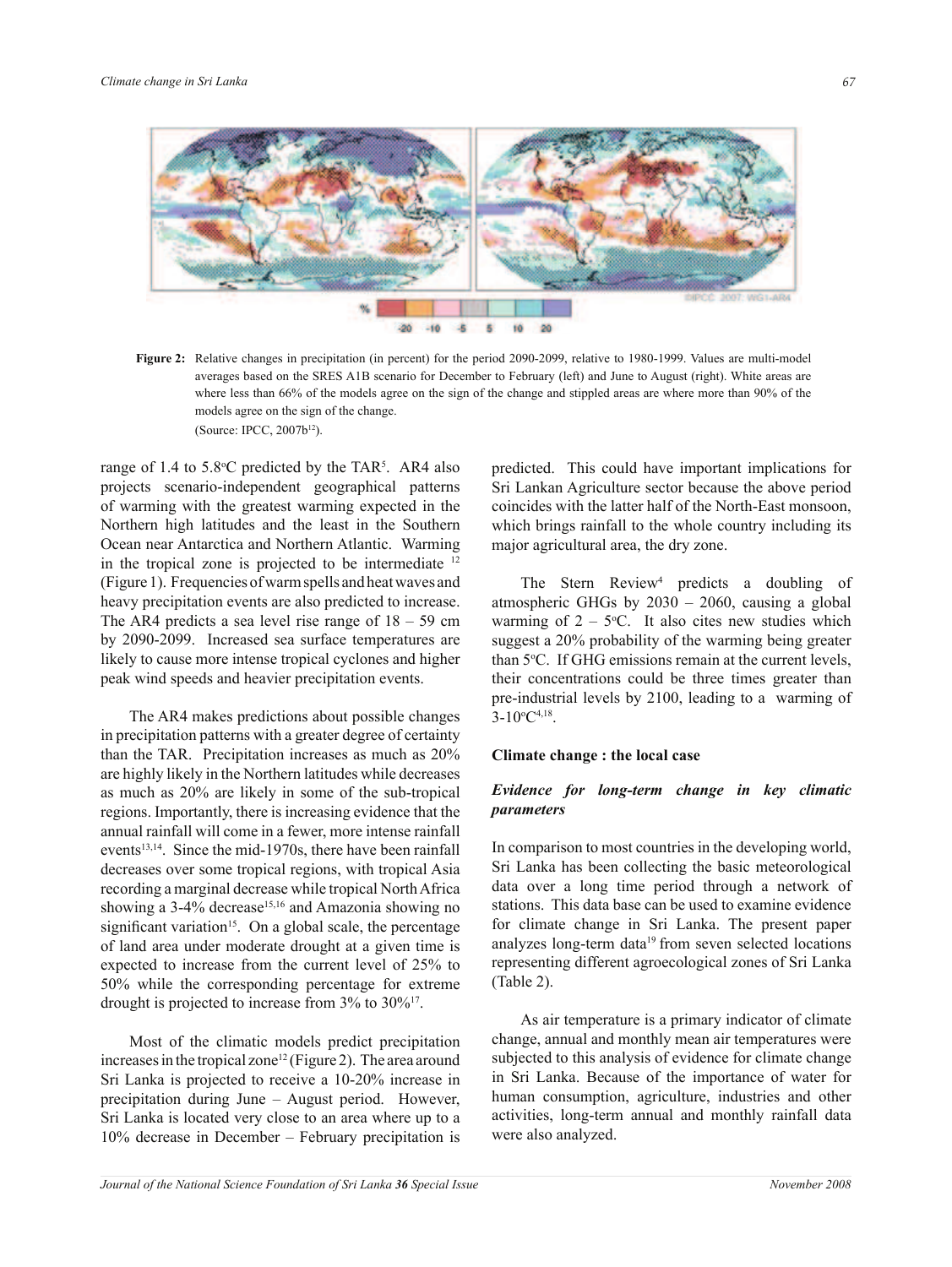| Location     | Latitude and longitude | Altitude (m) | Agroecological zone           | Time period |
|--------------|------------------------|--------------|-------------------------------|-------------|
|              |                        |              |                               | considered  |
|              |                        |              |                               |             |
| Anuradhapura | 8.3015°N, 80.4279°E    | 89           | Low-Country Dry Zone          | 1870-2007   |
| Kurunegala   | 7.4667°N, 80.3667°E    | 116          | Low-Country Intermediate Zone | 1885-2007   |
| Kandy        | 7.3333°N, 80.6333°E    | 477          | Mid-Country Wet Zone          | 1870-2007   |
| Ratnapura    | 6.6833°N, 80.4000°E    | 33           | Low-Country Wet Zone          | 1869-2007   |
| Badulla      | 6.9833°N, 81.0500°E    | 670          | Up-Country Intermediate Zone  | 1869-2007   |

Nuwara Eliya 6.9667°N, 80.7667°E 1895 Up-Country Wet Zone 1869-2007 Colombo 6.8222°N, 79.8862°E 7 Low-Country Wet Zone 1869-2007

Table 2: Locations selected for the analysis of long-term air temperature and rainfall data<sup>19</sup>.

# *Long-term variation of annual air temperature (T<sup>a</sup> )*

As expected, annual mean  $T_a$  (i.e. mean of mean monthly air temperatures) showed considerable year-to-year variation at all locations examined (Figure 3). However, all locations except Kandy showed an increasing trend in annual mean  $T_a$  over the nearly 140-year period examined. The year-to-year variation could be minimized by computing the decadal mean air temperatures, which also showed a similar increasing trend over time. All locations except Kandy showed significant positive linear regressions of decadal mean  $T_a$  s against time, with  $R<sup>2</sup>$  values ranging from 0.93 to 0.30. It is particularly notable that the rates of warming at three locations (i.e. Nuwara Eliya, Badulla and Anuradhapura) were greater than the global average rate of  $0.0074$ °C yr  $^{-1}$  given in IPCC AR4<sup>3</sup> for the period between 1906 and 2005. Nuwara Eliya showed the highest rate of warming, with the decadal mean  $T_a$  showing an almost continuous increase throughout the whole period (Figure 3f). All locations, there was a relative warming period during the last 2-3 decades of the 19<sup>th</sup> century. At all locations except Kandy (Figure 3c) and Nuwara Eliya (Figure 3f) this was

followed by a cooling period during the first 1-2 decades of the 20<sup>th</sup> century. Thereafter, decadal mean  $T_a$  s of all locations, including Kandy, showed almost continuous increases. At Ratnapura, this period of almost continuous decadal warming started from the second decade of the 20th century (Figure 3d), whereas at Kandy it started from 1950s (Figure 3c). In the rest of the locations, this period of warming started in the 1930 s. In all locations, including Nuwara Eliya, the respective rates of almost continuous warming were greater than the overall rate of warming during the total period considered (i.e. 1869 to 2007) (Table 3). Furthermore, the rates of continuous warming at all locations except Ratnapura exceeded, by a substantial margin, the global mean rate of warming (i.e.  $0.074$  °C decade<sup>-1</sup>) during the period from 1906 to 2005 (IPCC, 2007). Even the rate of continuous warming at Ratnapura was close to the global mean. The long-term air temperature regime of Kandy differed from that of other locations by a significant decadal warming period from 1900 up to 1950 at a rate of 0.147 ( $\pm$ 0.021) °C decade<sup>-1</sup> ( $R^2$ =0.94). Anuradhapura also had experienced a significant and continuous decadal warming of 0.174

**Table 3**: Rates of increase of decadal mean air temperatures during the total period considered and during the period of almost continuous warming, for selected locations in Sri Lanka

|                |                                                                                                      | Total period (1869-2007)               | Period of almost continuous warming                                                                 |                                        |           |  |
|----------------|------------------------------------------------------------------------------------------------------|----------------------------------------|-----------------------------------------------------------------------------------------------------|----------------------------------------|-----------|--|
|                | Rate of<br>increase<br>of decadal<br>mean $T_a$ ( ${}^{\circ}C$<br>$decade^{-1}$ $\pm$<br>std. error | $R^2$ value<br>of linear<br>regression | Rate of<br>increase<br>of decadal<br>mean $T_c$ ( ${}^{\circ}C$<br>$decade^{-1}) \pm$<br>std. error | $R^2$ value<br>of linear<br>regression | Period    |  |
| Anuradhapura   | $0.078 \pm 0.019$                                                                                    | 0.58                                   | $0.195 \pm 0.021$                                                                                   | 0.94                                   | 1930-2007 |  |
| Kurunegala     | $0.053 \pm 0.012$                                                                                    | 0.63                                   | $0.104 \pm 0.015$                                                                                   | 0.89                                   | 1930-2007 |  |
| Kandy          | n.S.                                                                                                 |                                        | $0.096 \pm 0.019$                                                                                   | 0.86                                   | 1950-2007 |  |
| Ratnapura      | $0.049 \pm 0.015$                                                                                    | 0.47                                   | $0.065 \pm 0.013$                                                                                   | 0.75                                   | 1910-2007 |  |
| <b>Badulla</b> | $0.086 \pm 0.018$                                                                                    | 0.66                                   | $0.191 \pm 0.021$                                                                                   | 0.94                                   | 1930-2007 |  |
| Nuwara Eliya   | $0.106 \pm 0.008$                                                                                    | 0.93                                   | $0.141 \pm 0.014$                                                                                   | 0.94                                   | 1930-2007 |  |
| Colombo        | $0.040 \pm 0.018$                                                                                    | 0.30                                   | $0.154 \pm 0.018$                                                                                   | 0.93                                   | 1930-2007 |  |

Note: n.s. – No significant linear relationship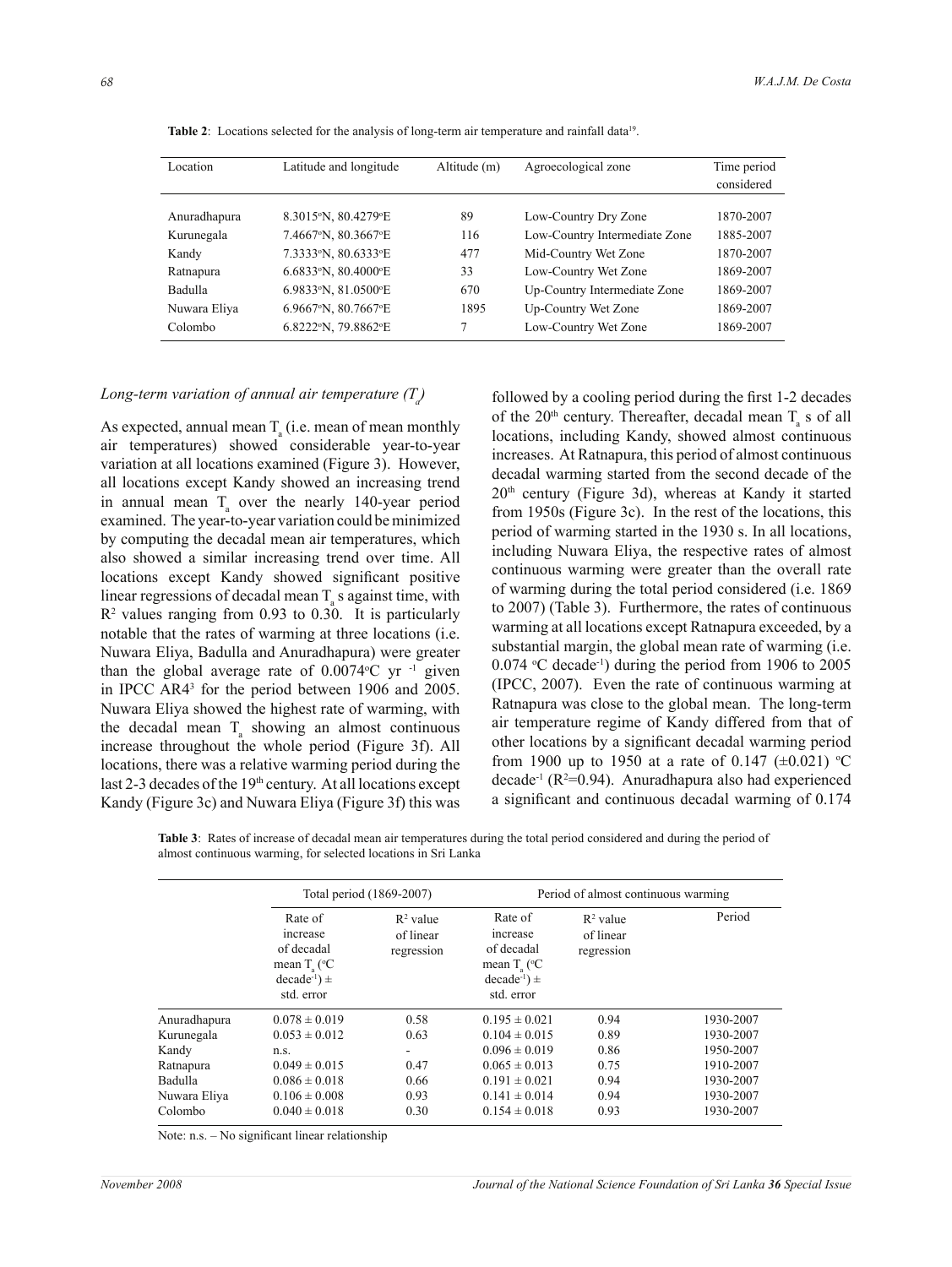

**Figure 3:** Long-term variation of annual mean air temperatures (○) and decadal mean air temperatures (▲) of selected locations in Sri Lanka. Linear regressions are fitted to the decadal mean emperatures. Note the different vertical scales of different graphs.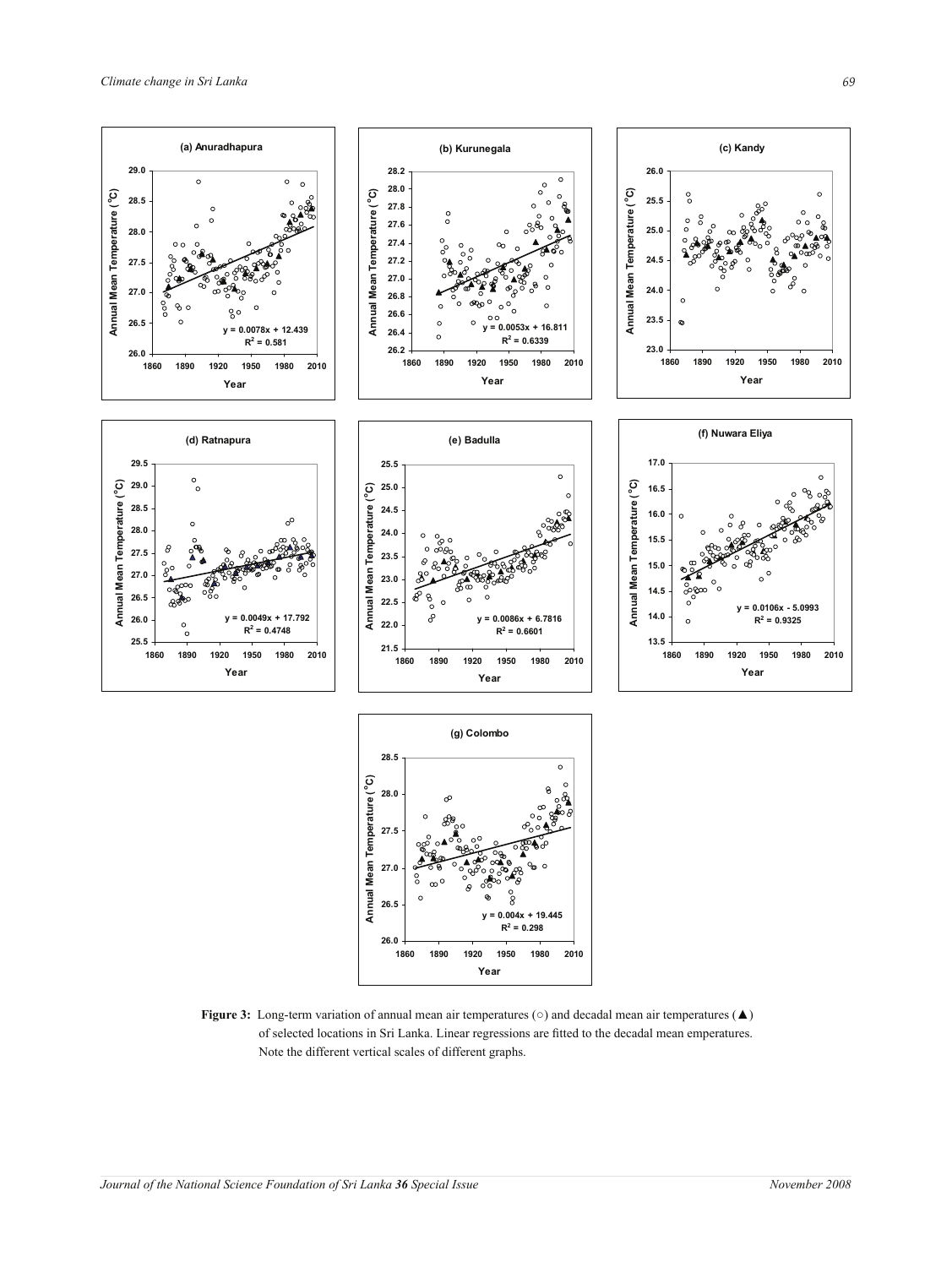$(\pm 0.019)$  °C decade<sup>-1</sup> (R<sup>2</sup>=0.98) over a 40-year period from 1870 to 1910.

In addition to the regression approach described above, the long-term annual air temperature data were subjected to analysis of variance (ANOVA) to see further evidence of climate change. As has been done in the IPCC assessment reports<sup>3,5</sup> the nearly 140-year period was divided into three periods as 1870-1949, 1950-1989 and 1990-2007. These three periods broadly signify different phases of global climate change. The first period (i.e. 1870-1949) covers the latter part of the 19<sup>th</sup> century, the earliest time at which global mean temperature can be accurately defined<sup>20</sup>, and the first half of the  $20<sup>th</sup>$  century. The rate of warming during this period is considered to be relatively slow when compared to the periods that followed it  $3,5, 21$ . The second period (i.e. 1950-1989), covering most of the second half of the  $20<sup>th</sup>$  century, is the period in which global warming and climate change emerged as serious issues having multi-faceted impacts on the human society. The early studies on climate change<sup>22-25</sup> showed that the rate of global warming accelerated during this period in comparison to the preceding period. The third period (i.e. 1990-2007) covers the most recent times during which climate change came to the forefront of the global discussions and fora and research on all aspects of climate change increased substantially. Much of this research work as compiled and summarized by the IPCC in its assessment reports<sup>3,5,21</sup> point to a growing consensus that the rate of global warming has been highest during this period. Accordingly, variation of the two selected climate indicators, namely air temperature and rainfall, across these three defined periods are examined in this study to detect evidence for climate change in Sri Lanka and quantify its magnitude.

ANOVA was done to examine whether annual mean T differed significantly between these three periods. Annual

mean  $T_a$  s of each successive period were significantly (p<0.0001) greater than the preceding period at four (i.e. Anuradhapura, Kurunegala, Badulla and Nuwara Eliya) of the seven locations examined (Table 4). Ratnapura and Colombo also showed such increases through successive periods. However, at Ratnapura, the increase from 1950-1989 to 1990-2007 was not statistically significant at p=0.05. Likewise, at Colombo, the increase from 1869-1949 to 1950-1989 was not significant. Particularly notable are the substantial increases in annual mean  $T_a$  s of the last 18-year period since 1990 at Anuradhapura (0.665°C), Badulla  $(0.789\textdegree C)$  and Colombo  $(0.572\textdegree C)$ . The highest warming from the 1869-1949 period to the 1950-1989 period was shown at Nuwara Eliya with 0.648oC. In contrast to all other locations examined, Kandy showed a significant (p<0.05) decrease of annual mean  $T_a$  (0.205 °C) from 1869-1949 to 1950-1989, which was probably because of the substantial warming experienced in Kandy during the first half of the  $20<sup>th</sup>$  century (Figure 3.c and Table 3). However, this reduction in annual mean  $T_a$  in Kandy was followed by a significant ( $p<0.05$ ) increase (0.317<sup>o</sup>C) from 1950-1989 to 1990-2007.

## *Shifts in the frequency distribution of annual air temperatures*

Year-to-year variation in  $T_a$  is one of the factors that make climate change difficult to detect and quantify. While the means of  $T_a$  over different time periods do show significant increases at all locations examined (Table 4), it is essential to determine whether the whole distribution of  $T_a$  has shifted significantly over time. This was investigated by examining different percentile points of the frequency distributions of  $T_a$  during the three time periods defined earlier. In four out of seven locations (i.e. Anuradhapura, Kurunegala, Badulla and Nuwara Eliya), all percentile points in the frequency distribution

 **Table 4:** Variation of annual mean air temperatures of selected locations in Sri Lanka during three defined periods

| Location       | Annual mean air temperature $\pm$ standard error (°C) |                      |                      |       |  |  |  |
|----------------|-------------------------------------------------------|----------------------|----------------------|-------|--|--|--|
|                | 1870-1949                                             | 1950-1989            | 1990-2007            | CV(%) |  |  |  |
| Anuradhapura   | $27.314 \pm 0.044$ a                                  | $27.664 \pm 0.066$ b | $28.329 \pm 0.064$ c | 1.163 |  |  |  |
| Kurunegala     | $27.008 \pm 0.033$ a                                  | $27.214 \pm 0.058$ b | $27.599 \pm 0.056$ c | 1.039 |  |  |  |
| Kandy          | $24.778 \pm 0.044$ a                                  | $24.573 \pm 0.054$ b | $24.890 \pm 0.066$ a | 1.565 |  |  |  |
| Ratnapura      | $27.061 \pm 0.059$ a                                  | $27.399 \pm 0.046$ b | $27.439 \pm 0.053$ b | 1.556 |  |  |  |
| <b>Badulla</b> | $23.136 \pm 0.042$ a                                  | $23.506 \pm 0.049$ b | $24.294 \pm 0.079$ c | 1.310 |  |  |  |
| Nuwara Eliya   | $15.155 \pm 0.044$ a                                  | $15.802 \pm 0.052$ b | $16.175 \pm 0.054$ c | 2.815 |  |  |  |
| Colombo        | $27.152 \pm 0.033$ a                                  | $27.255 \pm 0.059$ a | $27.827 \pm 0.048$ b | 0.963 |  |  |  |

Note: For any given location, means with the same letter are not significantly different at p=0.05. Mean separation was done with Duncan's Multiple Range Test. CV – Coefficient of variation.

Source : Department of Meteorology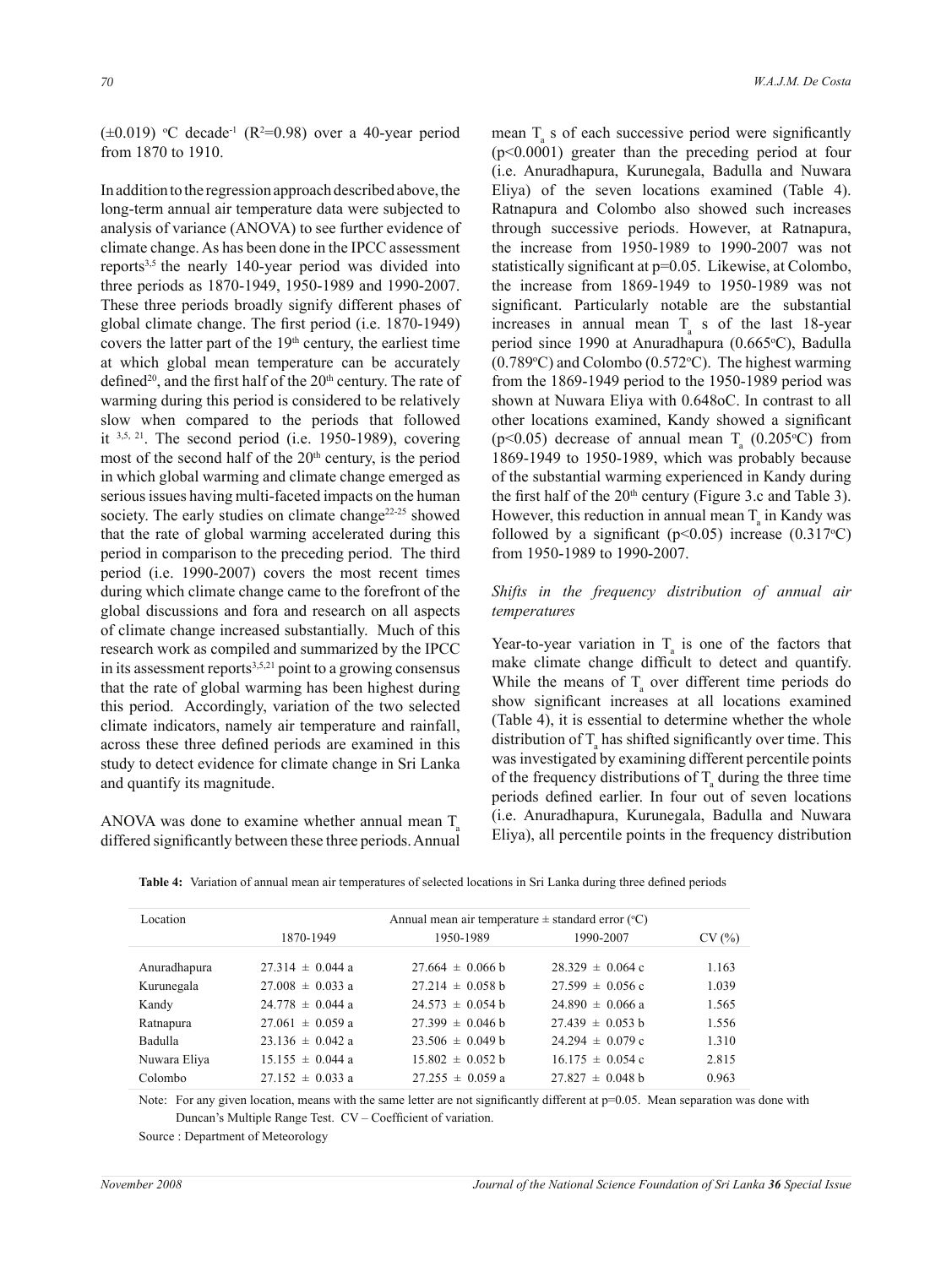of  $T_a$  showed increases through the successive periods considered (Table 5). With the exception of a few percentile points, the same was true for both Colombo and Ratnapura. The only exception at Colombo was the slight reduction in the  $5<sup>th</sup>$  percentile point from the 1869-1949 period (i.e. period 1) to the 1950-1989 period (i.e. period 2). At Ratnapura, the  $5<sup>th</sup>$ ,  $90<sup>th</sup>$  and  $95<sup>th</sup>$ percentile points showed reductions from the 1950- 1989 period to the 1990-2007 period (i.e. period 3). This observation that either all or the large majority of percentile points has increased shows that the warming through successive periods has occurred because of an overall shift in the year-to-year variation of temperatures rather than a minority of extremely warm years.

 At Anuradhapura, the magnitudes of increases from period 1 to 2 were approximately even for all percentile points. However, increases from period 2 to 3 were substantially greater for the lower percentiles (i.e.  $5<sup>th</sup>$ ,  $10<sup>th</sup>$  and  $25<sup>th</sup>$ ), thus indicating that the temperatures of relatively cooler years have increased by a greater

magnitude than the temperatures of relatively warmer years. Except for the 90<sup>th</sup> percentile point, increases of all percentile points from period 2 to 3 were greater than the corresponding increases from period 1 to 2.

 At Kurunegala, it was the higher percentile points (i.e.  $75<sup>th</sup>$ ,  $90<sup>th</sup>$  and  $95<sup>th</sup>$ ) that had shown higher increases from period 1 to 2, indicating greater warming among the relatively warmer years. In contrast, increases from period 2 to 3 were higher in the lower percentile points (i.e.  $5<sup>th</sup>$ ,  $10<sup>th</sup>$  and  $25<sup>th</sup>$ ). At Badulla, substantial increases in all percentile points occurred through both successive periods. In particular, the  $95<sup>th</sup>$  percentile point has shifted by more than  $1^{\circ}$ C from period 2 to 3. Moreover, increases of all percentile points from period 2 to 3 were substantially greater than the corresponding increases from period 1 to 2. In contrast, at Nuwara Eliya, increases of all percentile points from period 1 to 2 were greater than those from period 2 to 3. Interestingly, during both successive periods at Nuwara Eliya, the lower percentiles (i.e.  $5<sup>th</sup>$ ,  $10<sup>th</sup>$  and  $25<sup>th</sup>$ ) have shown greater increases than

**Table 5:** Variation of percentile points of the frequency distributions of mean annual temperatures (°C) of selected locations of Sri Lanka during defined periods.

| Location     | Period    |        |        |        | Percentiles in the frequency distribution |        |        |        |
|--------------|-----------|--------|--------|--------|-------------------------------------------|--------|--------|--------|
|              |           | 5%     | 10%    | 25%    | 50%                                       | 75%    | 90%    | 95%    |
| Anuradhapura | 1870-1949 | 26.692 | 26.775 | 27.096 | 27.313                                    | 27.521 | 27.733 | 27.954 |
|              | 1950-1989 | 27.088 | 27.205 | 27.380 | 27.642                                    | 27.925 | 28.267 | 28.375 |
|              | 1990-2007 | 28.008 | 28.017 | 28.125 | 28.284                                    | 28.458 | 28.775 | 29.017 |
| Kurunegala   | 1885-1949 | 26.567 | 26.692 | 26.875 | 27.000                                    | 27.158 | 27.367 | 27.425 |
|              | 1950-1989 | 26.713 | 26.838 | 26.929 | 27.121                                    | 27.538 | 27.758 | 27.908 |
|              | 1990-2007 | 27.300 | 27.308 | 27.417 | 27.558                                    | 27.767 | 27.917 | 28.108 |
| Kandy        | 1870-1949 | 24.125 | 24.383 | 24.588 | 24.783                                    | 25.008 | 25.246 | 25.392 |
|              | 1950-1989 | 24.025 | 24.138 | 24.321 | 24.608                                    | 24.871 | 25.008 | 25.146 |
|              | 1990-2007 | 24.533 | 24.575 | 24.733 | 24.817                                    | 25.042 | 25.242 | 25.608 |
| Ratnapura    | 1869-1949 | 26.383 | 26.475 | 26.742 | 27.067                                    | 27.275 | 27.592 | 27.642 |
|              | 1950-1989 | 27.017 | 27.125 | 27.179 | 27.296                                    | 27.567 | 27.788 | 27.988 |
|              | 1990-2007 | 27.008 | 27.125 | 27.242 | 27.483                                    | 27.617 | 27.725 | 27.800 |
| Badulla      | 1869-1949 | 22.558 | 22.617 | 22.950 | 23.133                                    | 23.367 | 23.633 | 23.792 |
|              | 1950-1989 | 23.046 | 23.188 | 23.263 | 23.508                                    | 23.613 | 23.992 | 24.150 |
|              | 1990-2007 | 23.783 | 23.867 | 24.108 | 24.221                                    | 24.433 | 24.817 | 25.242 |
| Nuwara Eliya | 1869-1949 | 14.492 | 14.525 | 14.983 | 15.200                                    | 15.383 | 15.600 | 15.800 |
|              | 1950-1989 | 15.333 | 15.488 | 15.625 | 15.750                                    | 15.933 | 16.300 | 16.408 |
|              | 1990-2007 | 15.742 | 15.875 | 16.083 | 16.155                                    | 16.333 | 16.450 | 16.717 |
| Colombo      | 1869-1949 | 26.750 | 26.775 | 26.958 | 27.133                                    | 27.317 | 27.600 | 27.667 |
|              | 1950-1989 | 26.633 | 26.821 | 26.979 | 27.283                                    | 27.529 | 27.763 | 27.933 |
|              | 1990-2007 | 27.542 | 27.592 | 27.675 | 27.758                                    | 27.942 | 28.133 | 28.375 |

Source : Department of Meteorology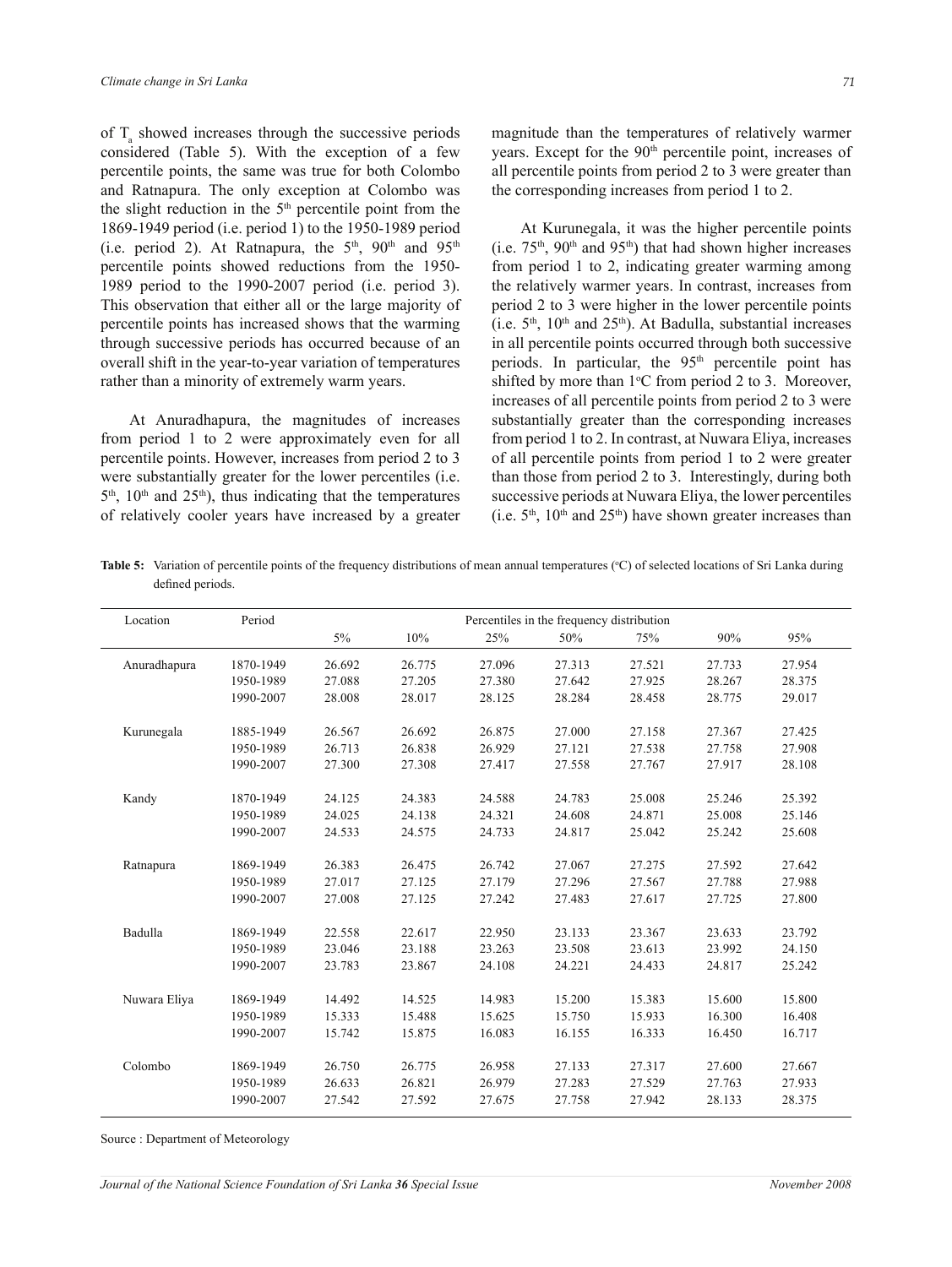the higher percentiles, indicating that the relatively cooler months have warmed more than the relatively warmer months.

 Colombo also showed a distinct pattern in its shifts in the percentile points. Firstly, similar to Anuradhapura and Badulla, the increases of all percentile points during the more recent periods (i.e. from period 2 to 3) were substantially greater than those of the earlier periods (i.e. from period 1 to 2). However, in contrast to Anuradhapura and Badulla, it was the relatively warmer years which had shown greater warming from period 1 to 2. However, the opposite has been the case during the more recent periods, with the lower percentiles showing appreciably greater warming than the higher percentiles.

 In Kandy, similar to the pattern shown for annual mean temperatures, all percentile points showed decreases from period 1 to 2 (Table 5). Magnitudes of decreases were relatively greater in the  $10^{th}$ ,  $25^{th}$ ,  $90^{th}$ and 95th percentiles, indicating no 'preferential' cooling in either cooler or warmer months. In contrast to the decreases from period 1 to 2, all percentile points have shown increases from period 2 to 3. Among these, the highest increases were shown in the  $5<sup>th</sup>$  and  $95<sup>th</sup>$ percentiles, showing that warming has occurred in both the coolest and the warmest months.

# *Long-term variation of monthly air temperature (T<sup>m</sup> )*

Variation of monthly mean air temperatures  $(T_m)$  during the three periods defined above are shown in Figure 4. At Anuradhapura (Figure 4a),  $T_m$  of all months showed highly significant ( $p<0.001$ ) increases over the successive periods considered. However, it is notable that the  $T_{m}$ increases from period 1 (i.e. 1869-1949) to period 2 (1949-1989) during the five-month period from May to September were not statistically significant at p=0.05. This meant that the  $T_a$  increase in Anuradhapura that were observed from period 1 to 2 (Table 4) were primarily due to  $T_m$  increases during the rest of the months. On the other hand,  $T_m$  increases of all months from period 2 to 3 (1990-2007) were statistically significant (<0.001), showing that the increase of  $T_a$  during the post-1990 period was the result of warming during all months of the year. Interestingly, the greatest warming has occurred during a four-month period starting from December (0.736 $\degree$ C) through January, February and March (~1 $\degree$ C). It is important to note that this period coincides with a major portion of the main cropping season (i.e. the *maha* season) of the dry zone of Sri Lanka.

A similar analysis of  $T_m$  in Kurunegala showed that

although all months of the year had warmed from period 1 to 2 (Figure 4b), significant (p<0.05) warming during July and August was the principal contributor to the increase of  $T_a$  (Table 4) during this period. In contrast, significant ( $p<0.05$ ) warming during all months except April and June, contributed to increase of  $T_{\text{a}}$  from period 2 to 3. During this warming, the highest increases in  $T_{m}$  $(\sim 0.6$ °C) have occurred during the three-month period from January to March, again coinciding with the latter part of the maha season. It is also notable that there has been a shift in the warmest month in Kurunegala from April during periods 1 and 2 to March during period 3.

 Similar to Anuradhapura and Kurunegala, warming through successive periods has occurred in all months of the year in Badulla (Figure 4f) and Nuwara Eliya (Figure 4g) as well. However, there was one clear difference in the pattern of warming between these two sites. In Badulla, the increases of  $T_m$  of all months from period 2 to 3 were greater than the corresponding increases from period 1 to 2. In contrast, the opposite has occurred in Nuwara Eliya, with the warming from period 1 to 2 being greater than that from period 2 to 3. This difference is reflected in  $T_a$  as well (Table 4). At Badulla, the  $T_m$  increases from period 1 to 2 were not statistically significant (p=0.05) during the four months from November to February, which coincides exactly with the maha season. Therefore, it was the warming during the rest of the year that contributed to the significant increase in  $T_a$  from period 1 to 2. However, there was significant warming in all months of the year from period 2 to 3. Interestingly, the period from October to January has shown a lower warming  $(0.47-0.72$ °C) than the rest of the year  $(0.80-$ 0.97 $\degree$ C). The highest warming (0.89-0.97 $\degree$ C) occurred during the four-month period from February to May (Figure 4f).

 In Nuwara Eliya, all months have shown significant (p<0.05) increases in  $T_m$  from period 1 to 2 (Figure 4g), with the highest warming  $(0.99-1.14\textdegree C)$ being shown during the three months from February to April. The warming was lower  $(0.39\t{-}0.55\textdegree C)$  during the seven-month period from May to November. In contrast, warming from period 2 to 3 exceeded  $0.5\degree$ C only during February and March. During the eight-month period from May to December, the warming was less than  $0.40^{\circ}$ C in all months except November, with four months having less than  $0.30^{\circ}$ C warming.

 With the exception of the months of February and November from period 1 to 2,  $T_m$  of all months in Colombo increased through successive periods (Figure 4g). Warming in all months was substantially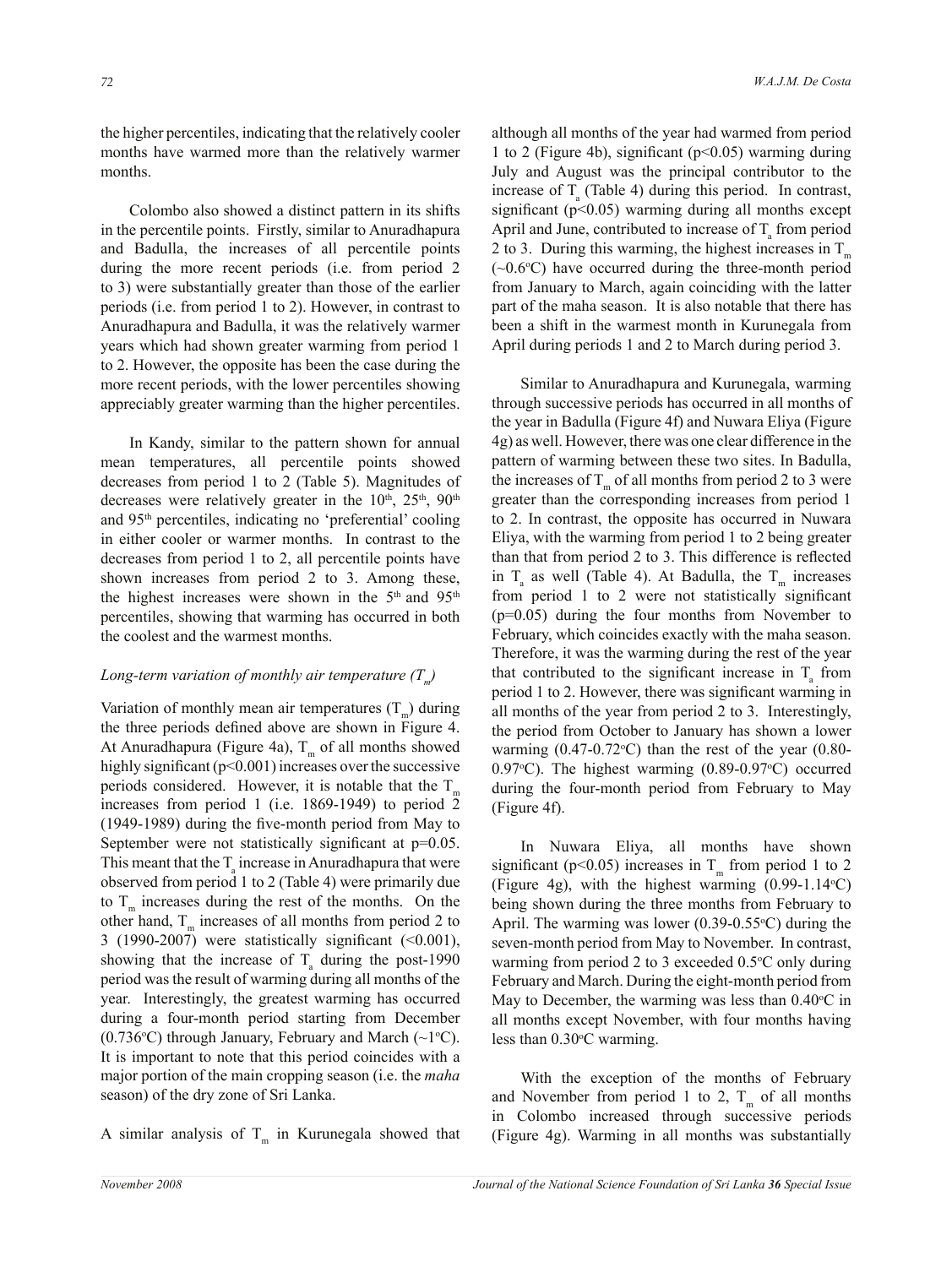

Figure 4: Variation of monthly mean temperatures of selected locations in Sri Lanka during three defined time periods: 1- 1869-1949; 2- 1950-1989; 3- 1990-2007. Note the different vertical scales of different graphs.

greater from period 2 to 3 ( $0.44$ - $0.80$ °C) as compared to the corresponding warming from period 1 to 2 (0.02- 0.19 °C). Statistically significant (p<0.05) increases in  $T_m$ from period 1 to 2 were shown only in January and June. In contrast,  $T_m$  increases from period 2 to 3 exceeded  $0.50^{\circ}$ C in all months except October, with the highest

increases ( $0.62$ - $0.80$ <sup>o</sup>C) being shown in the three months from January to March.

 In contrast to Colombo, monthly warming in Ratnapura was lower from period 2 to 3  $(0.01-0.23\textdegree C)$ as compared to that from period 1 to 2 ( $0.18$ - $0.60$ °C)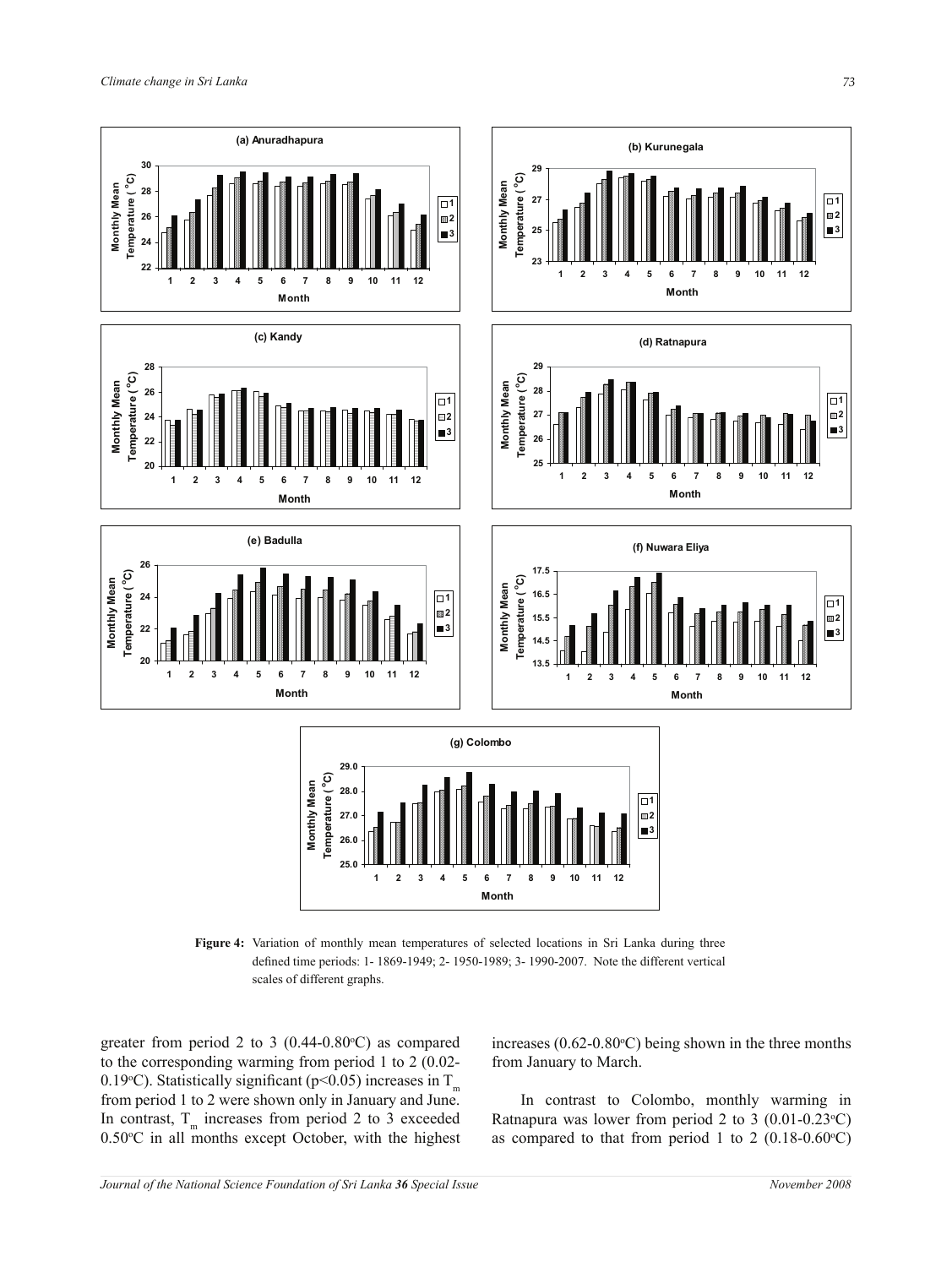(Figure 4d). In fact,  $T_m$  showed a decrease from period 2 to 3 during the three months from October to December, while the increases were negligible in the months of January, April and July. None of the  $T_m$  increases from period 2 to 3 were statistically significant ( $p<0.05$ ). Among the  $T_m$  increases from period 1 to 2, the highest were in the five months from November to March (0.39-  $0.60^{\circ}$ C). The warmest month of the year in Ratnapura has shifted from April in periods 1 and 2 to March in period 3.

 Similar to the annual mean temperatures, variation pattern of monthly mean temperatures in Kandy (Figure 4c) was different from those of all other locations.  $T<sub>m</sub>$  of all months showed decreases from period 1 to period 2. Separate analysis of variance of  $T_m$  of different months showed that six months (i.e. March, April, June, July, October and December) did not show significant (p<0.05) variation in  $T_m$  between the three successive periods considered.  $T_m$  of all months showed reductions  $(0.05-0.45\textdegree C)$  from period 1 to 2, with the three months from January to March (0.27-0.45 $\degree$ C) and May (0.42 $\degree$ C) showing comparatively higher reductions. In contrast to the  $T_m$  reductions from period 1 to 2, all months showed increases in  $T_m$  from period 2 to 3. There was a period of statistically significant (p<0.05) and relatively higher warming  $(0.28-0.41^{\circ}\text{C})$  during the five months from May to September. November has also shown a comparatively higher warming  $(0.39^{\circ}C)$ . Another three month period of warming  $(0.34-0.38$ °C) could be identified from January to March. The lowest warming was observed in December with 0.11°C.

# *Long-term variation of annual total rainfall (RF<sup>a</sup> )*

There was considerable year-to-year variation of annual total rainfall  $(RF_a)$  at all locations (Figure 5). At all locations, there was a 2-3 fold difference between the lowest and the highest  $RF_a$  s within the 140-year period. As was done for temperature data, decadal mean  $RF_a$  s were calculated to detect possible patterns of variation in rainfall. Four out of the seven locations (i.e. Anuradhapura, Kandy, Badulla and Nuwara Eliya) examined showed statistically significant ( $p<0.05$ ) linear declining trends of decadal mean  $RF_a$  with time over the entire 140-year period (Figure 4a, c, e and f). The  $\mathbb{R}^2$ values of these negative linear regressions varied from 0.28 to 0.84. Kurunegala and Ratnapura also showed negative linear trends of decadal mean  $RF_a$  (Figures  $4 b \& d$ ). However, these were not statistically significant at  $p=0.05$  and the  $R^2$  values were less than 0.20. In contrast to the rest, decadal mean  $RF_a$  in Colombo showed a positive linear trend (Figure 4g). However, this was not statistically significant ( $p=0.05$ ) and the  $R^2$ value was only 0.14.

 Over the 140-year period, the highest rate of significant rainfall decline was shown in Nuwara Eliya at 52 mm decade<sup>-1</sup> (Table 6), with Kandy showing a decline of 30 mm decade<sup>-1</sup>. Within the respective trends shown over the entire 140-year period, a period of significant ( $p<0.05$ ) decline of decadal mean RF<sub>a</sub> could be identified in all locations except Colombo. In particular, Kurunegala has shown a rainfall decline of 121 mm decade<sup>-1</sup> from the 1970 s onwards. Kandy and Nuwara Eliya have also shown rainfall declines in the range of  $64-67$  mm decade<sup>-1</sup> since  $1940$  s and  $1920$  s respectively. Interestingly, Anuradhapura and Kandy had experienced faster declines of decadal rainfall during the 50-year period from 1940 to 1990 (i.e. 67 and 86 mm decade-1 respectively) as compared to the respective periods up to 2007. The decadal mean annual rainfall at Ratnapura has shown a decline from 3832 mm yr-1 in the 1990 s to 3532 mm yr<sup>-1</sup> in the first decade of the  $21^{st}$ century. Despite its overall positive trend, Colombo also has shown a negative trend at 33 mm decade<sup>-1</sup> during the period from 1930 s onwards. However, the  $R<sup>2</sup>$  value of this negative trend also is very low at 0.14. Badulla was the only location among those analyzed that showed an approximately uniform rate of decadal rainfall decline  $(i.e. 19 \text{ mm} decade^{-1})$  over the entire 140-year period.

 As was done for temperature data, the long-term annual rainfall data were also subjected to analysis of variance (ANOVA) to see further evidence of climate change. Mean annual rainfall of the three defined periods showed significant ( $p<0.05$ ) variation at four (i.e. Anuradhapura, Kandy, Nuwara Eliya and Colombo) out of the seven locations examined (Table 7). In addition, variation of mean  $RF_a$  at Ratnapura during the three defined periods was also very close to being statistically significant at p=0.06. When compared to the 1869-1949 period, mean  $RF_a$  during the 1950-1989 period showed reductions ranging from 95 mm  $yr<sup>-1</sup>$  at Badulla to 307 mm yr<sup>-1</sup> at Nuwara Eliya, representing reductions of 5-13%. Anuradhapura, Kandy and Ratnapura also showed respective reductions of 8%, 11% and 4% during the corresponding periods, while Kurunegala and Colombo showed increases of 1% and 11%. During the 1990-2007 period, mean  $RF_a$  of all locations showed reductions relative to the 1950-1989 period. These ranged from 28 mm yr<sup>-1</sup> at Ratnapura to 202 mm yr<sup>-1</sup> at Kurunegala, representing 0.7% to 10% reductions. In addition to Kurunegala, Kandy and Nuwara Eliya have shown mean  $RF_a$  reductions of 121 (6%) and 137  $(7%)$  mm yr<sup>-1</sup> respectively. During the same period, Anuradhapura, Badulla and Colombo have shown mean RF<sub>a</sub> reductions of 64 (5%), 62 (3%) and 76 (3%)  $mm yr^{-1}$ .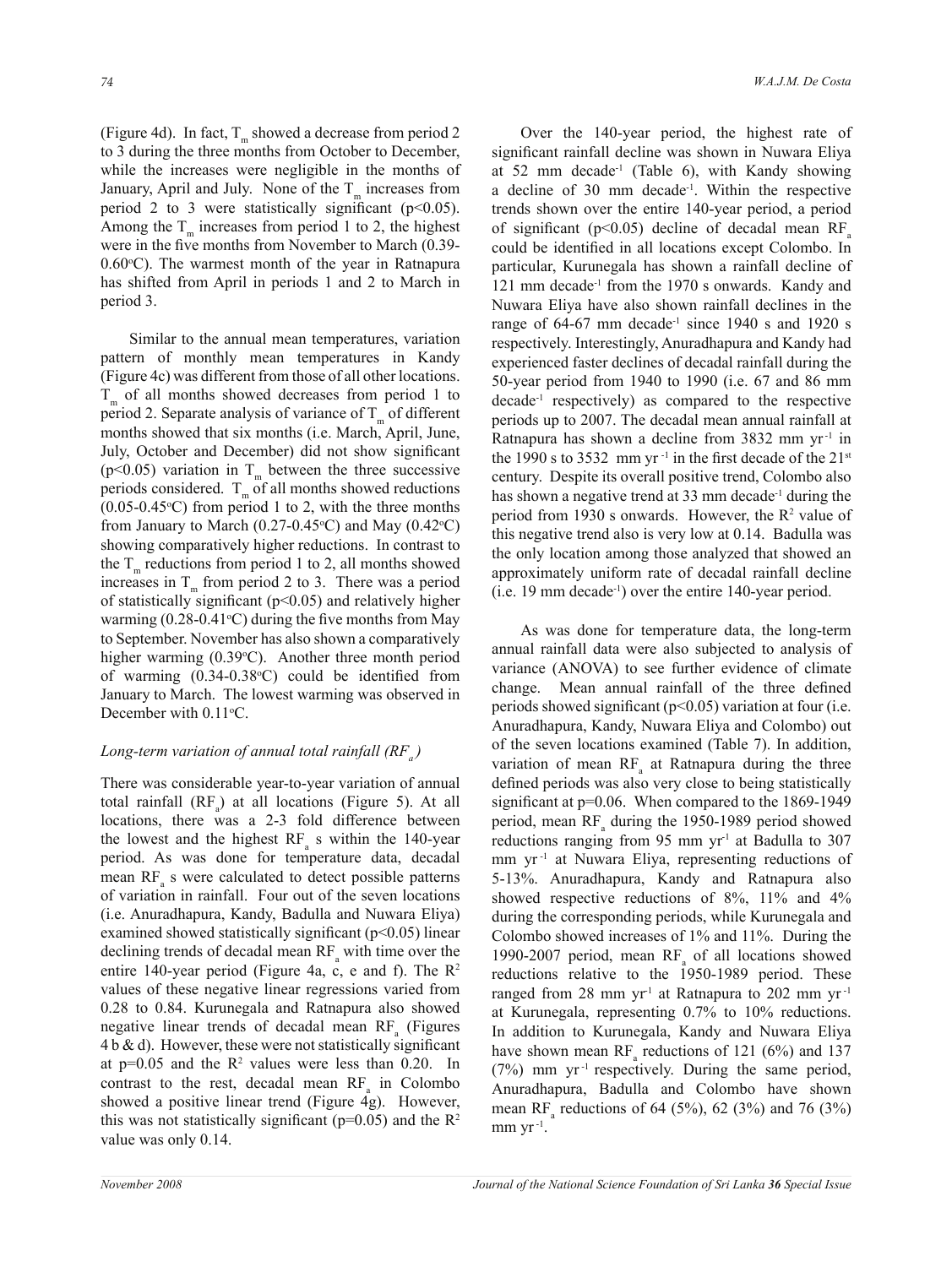



**Figure 5:** Long-term variation of annual rainfall (○) and decadal mean rainfall (▲) of selected locations in Sri Lanka. Linear regressions are fitted to the decadal mean rainfalls. Note the different vertical scales of different graphs.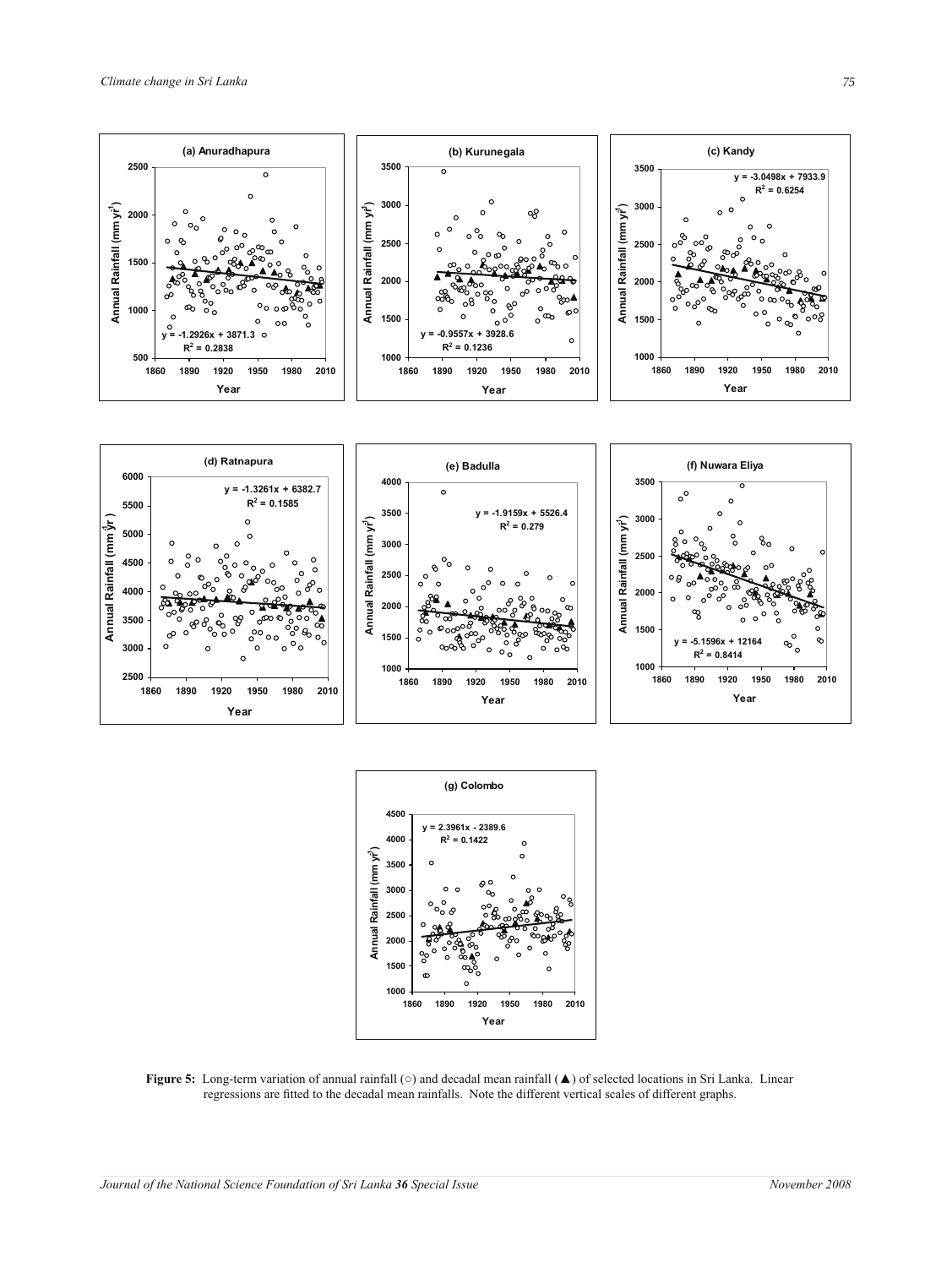It can be noted that the coefficients of variation (CV) of rainfall data at all locations (Table 7) are much higher than the corresponding CV values for air temperature data (Table 4). This shows that the year-to-year variation of annual rainfall is substantially greater than the corresponding variation of air temperature.

### *Shifts in the frequency distribution of annual rainfall*

As was done for annual temperatures, frequency distributions of annual rainfall at different locations were examined to detect significant shifts in the overall pattern of rainfall at a given location. While all locations have shown shifts in their frequency distribution of  $RF<sub>a</sub>$ through the successive periods, the percentile points at which the shifts have occurred differed for different locations (Table 8). At Anuradhapura, the reductions of  $RF_a$  from period 1 (i.e. 1869-1949) to period 2 (i.e. 1950-1989) had occurred due to reductions in the lower percentile points (i.e.  $5<sup>th</sup>$ ,  $10<sup>th</sup>$ ,  $25<sup>th</sup>$  and  $50<sup>th</sup>$ ) indicating that rainfalls had decreased during the relatively drier years. Interestingly, reductions of  $RF_a$  at Anuradhapura from period 2 to 3 (i.e. 1990-2007) had occurred because of reductions in the higher percentile points (i.e.  $75<sup>th</sup>$ ,  $90<sup>th</sup>$ and 95th), showing that rainfall during the wetter years had decreased during the more recent times.

In Kandy, the significant reduction in mean  $RF_a$  from period 1 to 2 had occurred due to substantial reductions at both ends of the distribution (Table 8). However, in magnitude, the reductions at the upper end of the distribution (i.e. 296-380 mm yr<sup>-1</sup>) were greater than those at the lower end (i.e.  $174-213$  mm yr<sup>-1</sup>). During the shift from period 2 to 3, it was predominantly the decreases at the upper percentiles that had contributed to the observed reduction in mean RF<sub>a</sub>. In fact, during this shift, mean RF<sub>a</sub> in the  $5<sup>th</sup>$  and  $10<sup>th</sup>$  percentile points had increased slightly showing that drier years have become slightly wetter. At Nuwara Eliya also, substantial reductions are shown at all percentile points of the distribution when mean  $RF<sub>a</sub>$ decreased significantly from period 1 to 2 (Tables 7 & 8). Interestingly, the largest reductions were shown at the two extremes (i.e. 437 and 405 mm yr<sup>-1</sup> at the 5<sup>th</sup> and 95<sup>th</sup> percentiles) indicating that both the wettest and driest years had become drier. In contrast, during the reduction of mean  $RF_a$  from period 2 to 3, the largest reduction has occurred at the 50<sup>th</sup> percentile.

 The rainfall distribution shift from period 1 to 2 at Ratnapura occurred more because of reductions at the two ends than in the middle. Interestingly, mean  $RF_a$  at the two ends (i.e. 5<sup>th</sup>, 10<sup>th</sup>, 90<sup>th</sup> and 95<sup>th</sup> percentiles) had increased slightly from period 2 to 3. Therefore, it was the rainfall reductions in the middle percentiles of the

distribution that had caused the reduction in mean  $RF_a$  at Ratnapura from period 2 to 3. In Badulla, the distribution shift from period 1 to 2 had occurred predominantly at the upper end. However, during the subsequent shift the lower and middle percentiles (i.e.  $10^{th}$ ,  $25^{th}$  and  $50^{th}$ ) had shown relatively greater reductions.

 Kurunegala and Colombo had shown increases in mean  $RF_a$  from period 1 to 2 (Table 7). In Colombo, substantial rainfall increases were shown at all percentile points in the distribution (Table 8). Here also, the greatest increases had occurred at the two ends of the distribution. However, in Kurunegala, it was the increases of  $RF_a$  at the middle percentile points (i.e.  $25<sup>th</sup>$  and  $50<sup>th</sup>$ ) of the distribution that had caused the slight increase in the mean  $RF_a$ . The significant reduction in mean  $RF_a$  in Kurunegala from period 2 to 3 had come about due to substantial reductions at both ends of the distribution. On the other hand, the reduction of mean  $RF_a$  in Colombo from period 2 to 3 had occurred because of substantial reductions in the upper two percentiles (i.e.  $90<sup>th</sup>$  and  $95<sup>th</sup>$ ) only.

 Overall, the above analysis of shifts in rainfall distributions show that rainfall reductions in the years of extremely lower or higher rainfall have contributed relatively more to the mean rainfall reductions in successive periods than reductions in the years of average rainfall.

# *Long-term variation of monthly mean rainfall (RF<sup>m</sup> )*

Figure 6 shows the variation of monthly mean rainfall  $(RF_m)$  during the three defined periods. At Anuradhapura, there has been a continuous decline of annual mean rainfall  $(RF_a)$  during the three successive periods (Table 7). However, a notable feature in the  $\rm RF_m$  variation pattern is that rainfall in the months of October and November has not shown an appreciable decline (Figure 6a). It is important to note that these are the two months which bring the highest amounts of rainfall to the lowcountry dry zone through the second inter-monsoon and the North-East monsoon. In contrast, December rainfall, which is the next highest after October and November, has shown a steady decline. Similarly, March, August and September also showed steady decreases in rainfall across the three successive periods. April and May, which are the months of the minor rainy season of the low-country dry zone have also shown decreases of 8% and 21% from period 1 (i.e. 1869-1949) to 3 (i.e. 1990-2007). Along with these decreases,  $RF<sub>m</sub>$  in the following four-month period from the beginning of June to end of September have also declined by 5% to 25%. Moreover, rainfall in March, which is the month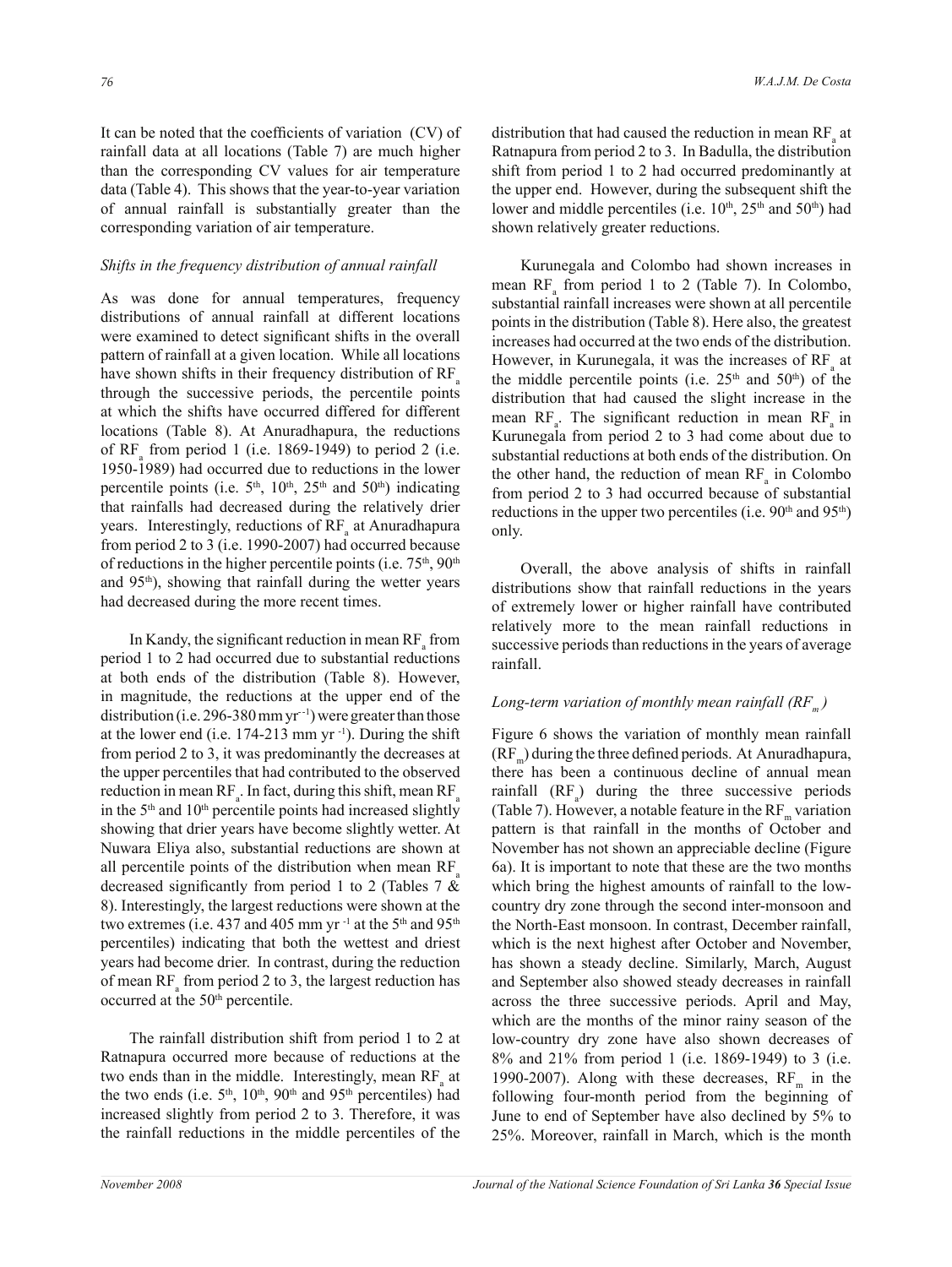|              | Total period (1869-2007)         |                      |                                  | Periods of significant rainfall decline |           |  |  |
|--------------|----------------------------------|----------------------|----------------------------------|-----------------------------------------|-----------|--|--|
| Location     | Rate of change of                | $\mathbb{R}^2$ value | Rate of change of                | $R^2$ value                             | Period    |  |  |
|              | decadal mean RF                  | of linear            | decadal mean RF                  | of linear                               |           |  |  |
|              | (mm decade <sup>-1</sup> ) $\pm$ | regression           | (mm decade <sup>-1</sup> ) $\pm$ | regression                              |           |  |  |
|              | std. error                       |                      | std. error                       |                                         |           |  |  |
| Anuradhapura | $-12.92 \pm 5.93$                | 0.28                 | $-45.52 \pm 13.04$               | 0.71                                    | 1940-2007 |  |  |
|              |                                  |                      | $-67.05 \pm 10.47$               | 0.91                                    | 1940-1990 |  |  |
| Kurunegala   | $-9.56 \pm 7.67$                 | 0.12                 | $-120.57 \pm 29.13$              | 0.90                                    | 1970-2007 |  |  |
| Kandy        | $-30.50 \pm 6.81$                | 0.63                 | $-64.36 \pm 11.04$               | 0.87                                    | 1940-2007 |  |  |
|              |                                  |                      | $-85.76 \pm 7.06$                | 0.97                                    | 1940-1990 |  |  |
| Ratnapura    | $-13.26 \pm 8.82$                | 0.16                 | $-41.02 \pm 18.39$               | 0.42                                    | 1920-2007 |  |  |
| Badulla      | $-19.16 \pm 8.89$                | 0.28                 | $-15.29 \pm 6.28$                | 0.43                                    | 1910-2007 |  |  |
| Nuwara Eliya | $-51.60 \pm 6.47$                | 0.84                 | $-67.18 \pm 13.12$               | 0.79                                    | 1920-2007 |  |  |
| Colombo      | $+23.96 \pm 16.99$               | 0.14                 | $-32.69 \pm 33.18$               | 0.14                                    | 1930-2007 |  |  |

**Table 6:** Rates of change of decadal mean rainfall during the total period considered and during periods of significant decline for selected locations in Sri Lanka

preceding the minor rainy season, has also shown a 26% decline. This means that the lower-rainfall (dry) season in Anuaradhapura has become drier. Hence, the duration available for the minor cropping season (i.e. *yala*) has become shorter. Moreover, because of the 19% decline in December rainfall from period 1 to 3, the duration available for the major cropping season (i.e. *maha*) has also become shorter.

 It is worth noting that none of the rainfall declines or increases between the three defined periods in any month of the year at Anuradhapura were statistically significant at p=0.05. This was because of the high year-to-year variability of monthly rainfall with CV values ranging from 36% (November) to 179% (June). It is notable that while November, which had the lowest CV, was the

wettest month June, which had the highest CV was the driest month.

Changes in the variation pattern of  $\rm RF_m$  at Kurunegala (Figure 6b) were similar to the changes observed at Anuradhapura.  $RF_{m}$  in four of the high-rainfall months (i.e. October, November, April and May) has not decreased during the three successive periods considered. In contrast,  $RF_{m}$  in December, June and August has decreased continuously throughout the three periods. Out of these, December and June have been months of comparatively higher rainfall with  $RF_m$  levels around 187 mm during period 1 (i.e. 1870-1949). By the 1990- 2007 period (i.e. period 3),  $RF_{m}$  levels have decreased by 60 mm (32%) and 73 mm (39%) in June and December respectively. Rainfall decreases during these two months

|  | Table 7: Variation of mean annual rainfall of selected locations in Sri Lanka during three defined periods. |  |  |  |  |  |
|--|-------------------------------------------------------------------------------------------------------------|--|--|--|--|--|
|--|-------------------------------------------------------------------------------------------------------------|--|--|--|--|--|

| Location     |                    | Mean annual rainfall $\pm$ standard error (mm yr <sup>-1</sup> ) |                    |       |  |  |  |  |  |
|--------------|--------------------|------------------------------------------------------------------|--------------------|-------|--|--|--|--|--|
|              | 1870-1949          | 1950-1989                                                        | 1990-2007          | CV(%) |  |  |  |  |  |
| Anuradhapura | $1419 \pm 30.5$ a  | $1311 \pm 55.3$ ab                                               | $1247 \pm 42.4$ b  | 19.5  |  |  |  |  |  |
| Kurunegala   | $2092 \pm 49.8$ a  | $2118 \pm 56.9$ ab                                               | $1916 \pm 76.4$ b  | 17.3  |  |  |  |  |  |
| Kandy        | $2131 \pm 39.6$ a  | $1907 \pm 49.0$ b                                                | $1786 \pm 44.1$ b  | 12.0  |  |  |  |  |  |
| Ratnapura    | $3883 \pm 55.5$ at | $3726 \pm 69.5$ ab                                               | $3699 \pm 101.3$ b | 10.6  |  |  |  |  |  |
| Badulla      | $1858 \pm 47.7$ a  | $1764 \pm 49.5$ a                                                | $1702 \pm 68.6$ a  | 22.8  |  |  |  |  |  |
| Nuwara Eliya | $2308 \pm 43.9$ a  | $2001 \pm 55.2$ b                                                | $1864 \pm 73.5$ b  | 18.6  |  |  |  |  |  |
| Colombo      | $2167 \pm 53.8$ b† | $2408 \pm 78.2$ a                                                | $2332 \pm 75.9$ ab | 20.9  |  |  |  |  |  |
|              |                    |                                                                  |                    |       |  |  |  |  |  |

**Note:** For any given location, means with the same letter are not significantly different at  $p=0.05$  or  $p=0.10$ <sup>\*</sup>. Mean separation was done with Duncan's Multiple Range Test. CV = Coefficient of variation.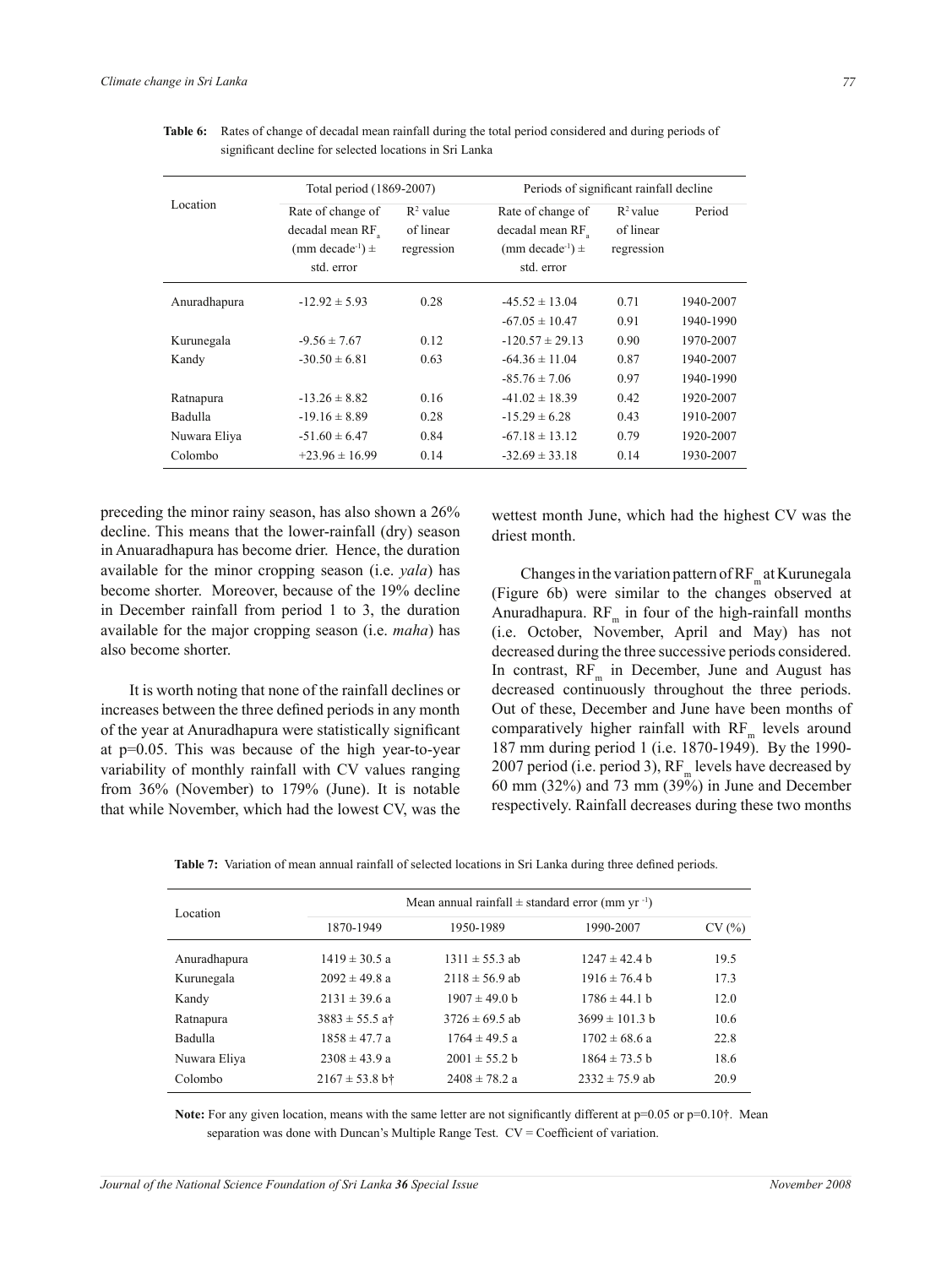have contributed substantially to the significant decrease of annual mean rainfall in Kurunegala from period 2 to 3 (Table 7). In addition to the decreases in December, June and August,  $RF_{m}$  decreases during the months of February, March, July and September from period 2 to 3 have also contributed to the reduction in  $RF_a$  from period 2 to 3. It can also be seen in Kurunegala that while the higher-rainfall (i.e. wet) periods (i.e. October-November and April-May) have not become drier, the lowerrainfall (i.e. dry) periods (i.e. June-August and January-March) have become drier over the three defined time periods. Because of the significant decreases of  $\rm RF_m$  in December, the January-March dry period would set in earlier and continue for a longer period. This would mean that the major cropping season (i.e. *maha*) would become shorter with climate change. The range of CV of  $RF_{m}$  in Kurunegala (38-119%) was lower than that of Anuradhapura, indicating a lower year-to-year variability. Similar to what was observed at Anuradhapura, the wetter months showed lower CV of RF<sub>m</sub> and *vice versa*. In spite of the high CV values,  $RF_{m}$  changes in Kurunegala between the three successive periods were statistically significant (p<0.05) in February, June and December.

The most notable feature of the changes in  $RF_{m}$  of Kandy across the three successive periods (Figure 6c) is the highly significant  $(p<0.001)$  reductions of rainfall in June, July and August. From period 1 to 3, these reductions respectively have been 108, 71 and 67 mm month-1 representing declines of 47%, 39% and 44%. Furthermore, this three-month period is flanked on either side by 22% and 15% reductions in rainfall in May and September respectively. Therefore, over this period from May to September, rainfall in Kandy has declined by 303 mm, representing a 35% decline, from period 1 to 3. In addition to this period,  $RF_m$  in December and March have also decreased by 21% and 20% respectively. Similar to what was observed in Anuradhapura and Kurunegala, October and November rainfall in Kandy also have not shown appreciable declines. Furthermore, April rainfall has shown a 14% increase from period 1 to 3. As compared to Anuradhapura and Kurunegala, CV of  $RF_{m}$ in Kandy has a narrower range at 40 – 91%.

The variation pattern of  $RF_m$  in Ratnapura (Figure 6d) showed both similarities and differences to the corresponding patterns in Anuradhapura, Kurunegala

| Location     | Period    | Percentiles in the frequency distribution |        |        |        |        |        |        |
|--------------|-----------|-------------------------------------------|--------|--------|--------|--------|--------|--------|
|              |           | $5\%$                                     | 10%    | 25%    | 50%    | 75%    | 90%    | 95%    |
| Anuradhapura | 1870-1949 | 1006.5                                    | 1087.5 | 1245.0 | 1371.5 | 1604.0 | 1805.0 | 1902.0 |
|              | 1950-1989 | 863.5                                     | 952.0  | 1043.5 | 1217.0 | 1543.0 | 1774.5 | 1913.0 |
|              | 1990-2007 | 849.4                                     | 939.0  | 1192.3 | 1261.4 | 1330.3 | 1457.0 | 1579.0 |
| Kurunegala   | 1885-1949 | 1615.0                                    | 1682.0 | 1797.0 | 1956.0 | 2331.0 | 2621.0 | 2838.0 |
|              | 1950-1989 | 1539.0                                    | 1554.5 | 1886.5 | 2146.5 | 2292.0 | 2556.5 | 2872.5 |
|              | 1990-2007 | 1228.2                                    | 1584.1 | 1726.5 | 1973.7 | 2055.6 | 2316.1 | 2645.9 |
| Kandy        | 1870-1949 | 1641.5                                    | 1698.5 | 1863.5 | 2076.0 | 2386.5 | 2592.5 | 2778.0 |
|              | 1950-1989 | 1443.0                                    | 1485.5 | 1690.0 | 1976.5 | 2090.5 | 2213.0 | 2453.0 |
|              | 1990-2007 | 1503.6                                    | 1515.0 | 1669.8 | 1827.6 | 1912.2 | 2035.0 | 2120.7 |
| Ratnapura    | 1869-1949 | 3223.0                                    | 3281.0 | 3499.0 | 3823.0 | 4240.0 | 4527.0 | 4799.0 |
|              | 1950-1989 | 3017.0                                    | 3141.5 | 3425.5 | 3739.0 | 4048.0 | 4336.5 | 4483.0 |
|              | 1990-2007 | 3104.5                                    | 3202.3 | 3323.0 | 3651.8 | 4043.0 | 4381.0 | 4557.8 |
| Badulla      | 1869-1949 | 1327.0                                    | 1377.0 | 1579.0 | 1778.0 | 2040.0 | 2386.0 | 2622.0 |
|              | 1950-1989 | 1277.0                                    | 1424.0 | 1552.5 | 1706.5 | 1953.0 | 2138.0 | 2411.0 |
|              | 1990-2007 | 1302.0                                    | 1321.8 | 1493.4 | 1645.4 | 1903.0 | 2115.1 | 2370.1 |
| Nuwara Eliya | 1869-1949 | 1747.0                                    | 1894.0 | 2015.0 | 2313.0 | 2502.0 | 2767.0 | 3070.0 |
|              | 1950-1989 | 1310.0                                    | 1523.0 | 1806.0 | 2021.0 | 2160.5 | 2491.0 | 2665.5 |
|              | 1990-2007 | 1347.1                                    | 1373.8 | 1681.0 | 1830.2 | 2082.5 | 2303.4 | 2555.3 |
| Colombo      | 1869-1949 | 1408.0                                    | 1582.0 | 1852.0 | 2128.0 | 2453.0 | 2760.0 | 3025.0 |
|              | 1950-1989 | 1741.0                                    | 1929.5 | 2068.0 | 2396.0 | 2576.0 | 3005.5 | 3472.0 |
|              | 1990-2007 | 1844.7                                    | 1932.6 | 2084.8 | 2364.9 | 2577.0 | 2814.0 | 2888.2 |

**Table 8:** Variation of percentile points of the frequency distributions of mean annual rainfalls (mm) of selected locations of Sri Lanka during defined periods.

Source : Department of Meteorology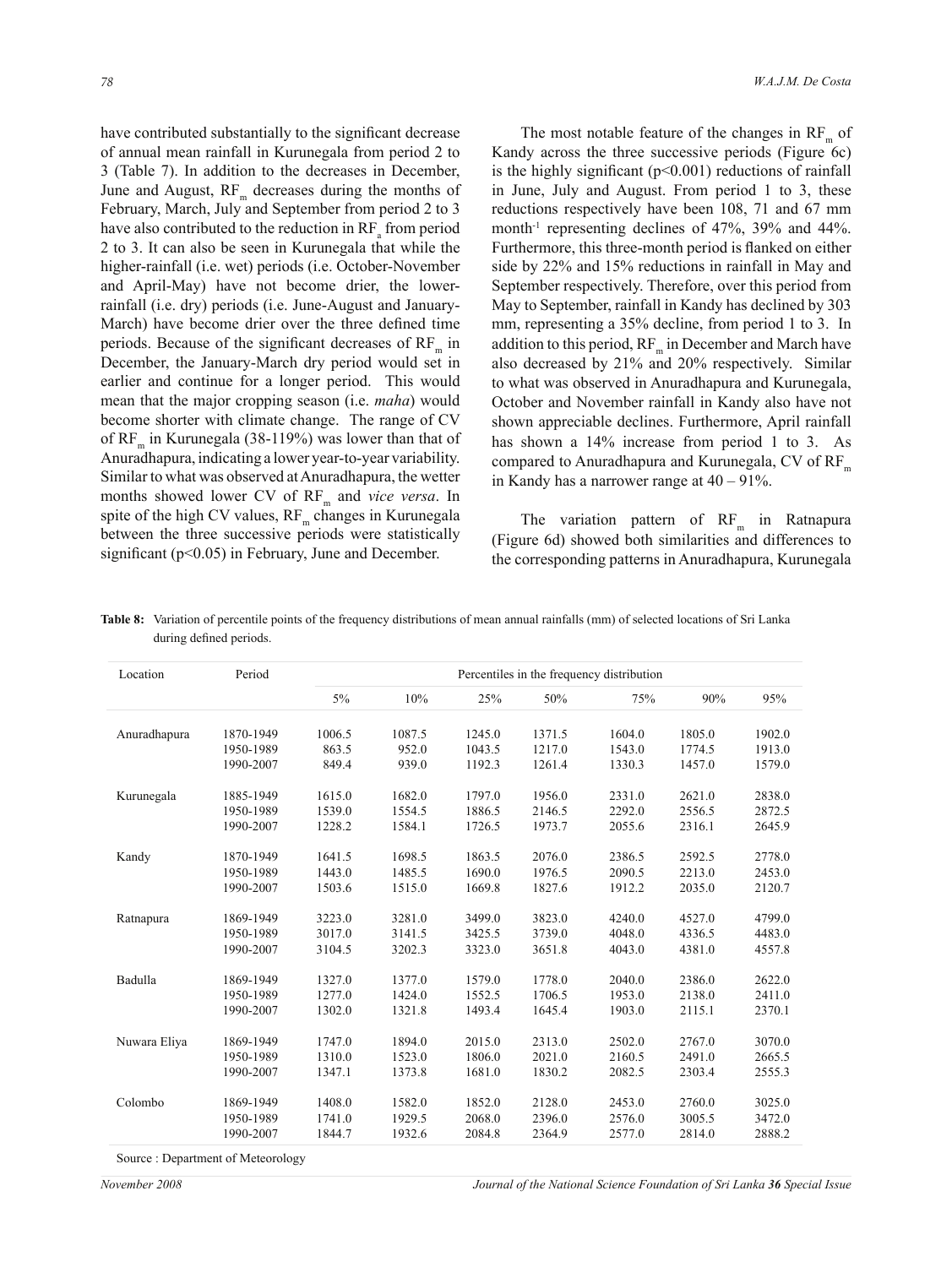and Kandy (Figures 6 a-c).  $RF_m$  in October, November and April have shown slight increases of 5%, 1% and 12% respectively from period 1 to 3. In contrast to the three locations mentioned above, October and November are not the months, which bring the highest rainfall to Ratnapura. Instead, May and June are the wettest months in Ratnapura and  $RF_{m}$  of these two months has decreased by 4% and 19% respectively. The reduction of  $\rm RF_m$  in June is statistically significant (p<0.01). In addition, March, August and December have shown rainfall declines of 14%, 16% and 14% respectively. However, because of the higher  $RF_{m}$  levels received in Ratnapura, especially during the period from May to November, the  $RF_{m}$ reductions that have been observed so far are unlikely to cause significant adverse impacts on the durations of cropping seasons or the productivity of major crops. The range of CV of  $RF_m$  in Ratnapura was the lowest (i.e. 29- 61%) of the four sites considered so far.

 An important distinction in the monthly rainfall pattern in Badulla (Figure 6e) is the substantial contributions from December and January rainfalls, which are almost on par with those in October and November. Interestingly,  $RF_{m}$  in December and January have declined by 13% and 11% respectively from period 1 to 3. Furthermore, March and June have shown significant (p<0.05)  $RF_m$  declines of 48% and 17% respectively, while August has shown a 19% decline. Because of the reductions in December and January rainfalls, the *maha* season in Badulla has become shorter. The months which bring rains for the *yala* season (i.e. April and May) have also shown  $RF_{m}$  reductions of 8% and 13% respectively. When taking into consideration, the 48% and 17% reductions of the two flanking months (i.e. March and June) as well, it is clear that the yala season has also become shorter. In fact, during the sixmonth period from March to August, rainfall in Badulla has decreased by 119 mm, representing a 19% decline, from period 1 to 3. The CV range of  $RF_{m}$  in Badulla was 43-107%, which was lower than the corresponding ranges in Anuradhapura and Kurunegala, but higher than those in Ratnapura and Kandy.

The variation pattern of  $RF_m$  in Nuwara Eliya (Figure 6f) has many features which are similar to that in Kandy. From period 1 to 3, there have been highly significant (p<0.001) reductions of  $RF_m$  in June and July, which were the months of highest rainfall in Nuwara Eliya during period 1. The respective  $RF_{m}$  reductions in June and July were 95 and 109 mm, amounting to declines of 32% and 38%. In addition, there were significant  $(p<0.01)$  $RF<sub>m</sub>$  reductions in March and August with 44% and 36% respectively. Further reductions of 12%, 15%, 14% and 17% have occurred in April, May, September and December respectively. November and February have been the only two months, that have not shown reductions in  $RF_{m}$  from period 1 to 3. As in Kandy, Nuwara Eliya also showed a substantial rainfall reduction of 336 mm, which represented a 29% reduction, during the five month period from May to September. Furthermore, during the eight month period from March to October, rainfall has reduced by 415 mm, causing a 25% reduction, from period 1 to 3. Because of these changes, the months of highest rainfall in Nuwara Eliya have shifted from June and July during period 1 (i.e. 1869-1949) to October and November during period 3 (i.e. 1990-2007) (Figure 6f). The CV range of  $RF_{m}$  in Nuwara Eliya of 42-87% was on par with the range shown in Kandy (i.e. 40-91%).

It was shown earlier that mean annual rainfall  $(RF_a)$ in Colombo had increased significantly  $(p<0.05)$  from period 1 (1869-1949) to 2 (1950-1989) (Table 7), but had decreased from period 2 to 3. Therefore, when  $RF_{m}$ changes from period 1 to 3 are considered (Figure 6g), only March and April have shown declines in rainfall, which amounted to 23% and 9% respectively. Among the rest of the months which had shown rainfall increases, September has shown the highest  $RF<sub>m</sub>$  increase of 93 mm, representing a 69% increase, from period 1 to 3. When  $RF_m$  changes from period 2 to 3 are considered, decreases have been shown during the four-month period from February to May and in December. Among these months, February, March and December have shown decreases of 28%, 38% and 18% respectively. Among the rest of the months, which have shown increases, January has shown the highest with a 21% increase in  $RF_{m}$ . The CV range of  $RF_{m}$  in Colombo (i.e. 45-99%) was also similar to those of Kandy and Nuwara Eliya.

 When the monthly mean rainfall variations across all locations are considered, the CV of  $RF<sub>m</sub>$  changes through the three successive periods shows a negative curvilinear relationship with  $RF_{m}$  (Figure 7). This affirms the earlier observations made for individual locations that variability of rainfall is greater when  $RF_{m}$  is lower. Figure 7 shows that the CV remains below 40% when  $RF_{m}$  is greater than 200 mm month<sup>-1</sup>. CV begins to increase significantly when  $RF_{m}$  drops below the above threshold.

# *Relationship between mean annual temperature (T<sup>a</sup> ) and rainfall (RF<sup>a</sup> )*

The relationships between  $T_a$  and RF<sub>a</sub> and the strength of those relationships at different locations were examined by regression and correlation analysis respectively. At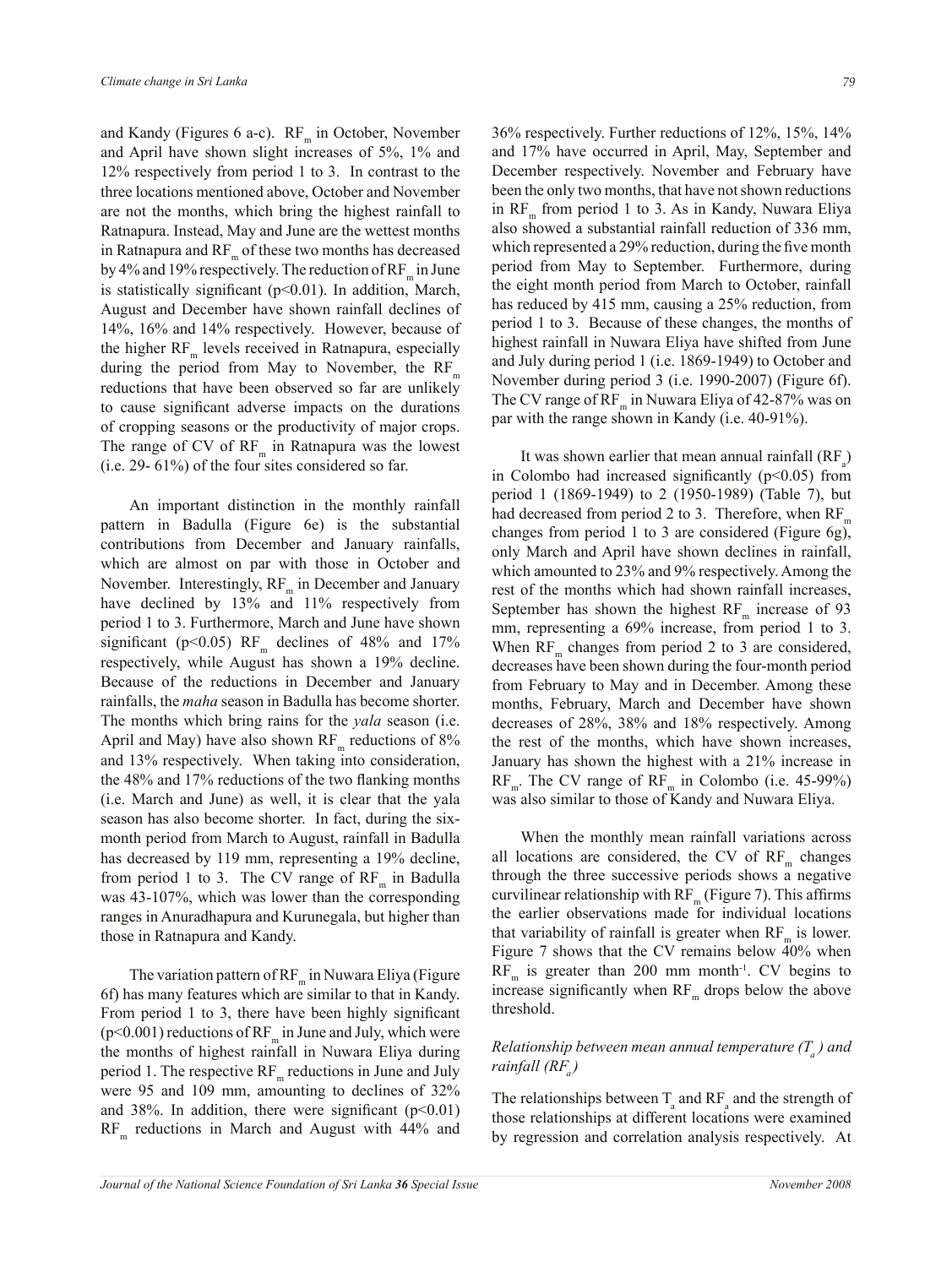











Figure 6: Variation of monthly mean rainfalls of selected locations in Sri Lanka during three defined time periods: 1- 1869-1949; 2- 1950-1989; 3- 1990-2007. Note the different vertical scales of different graphs.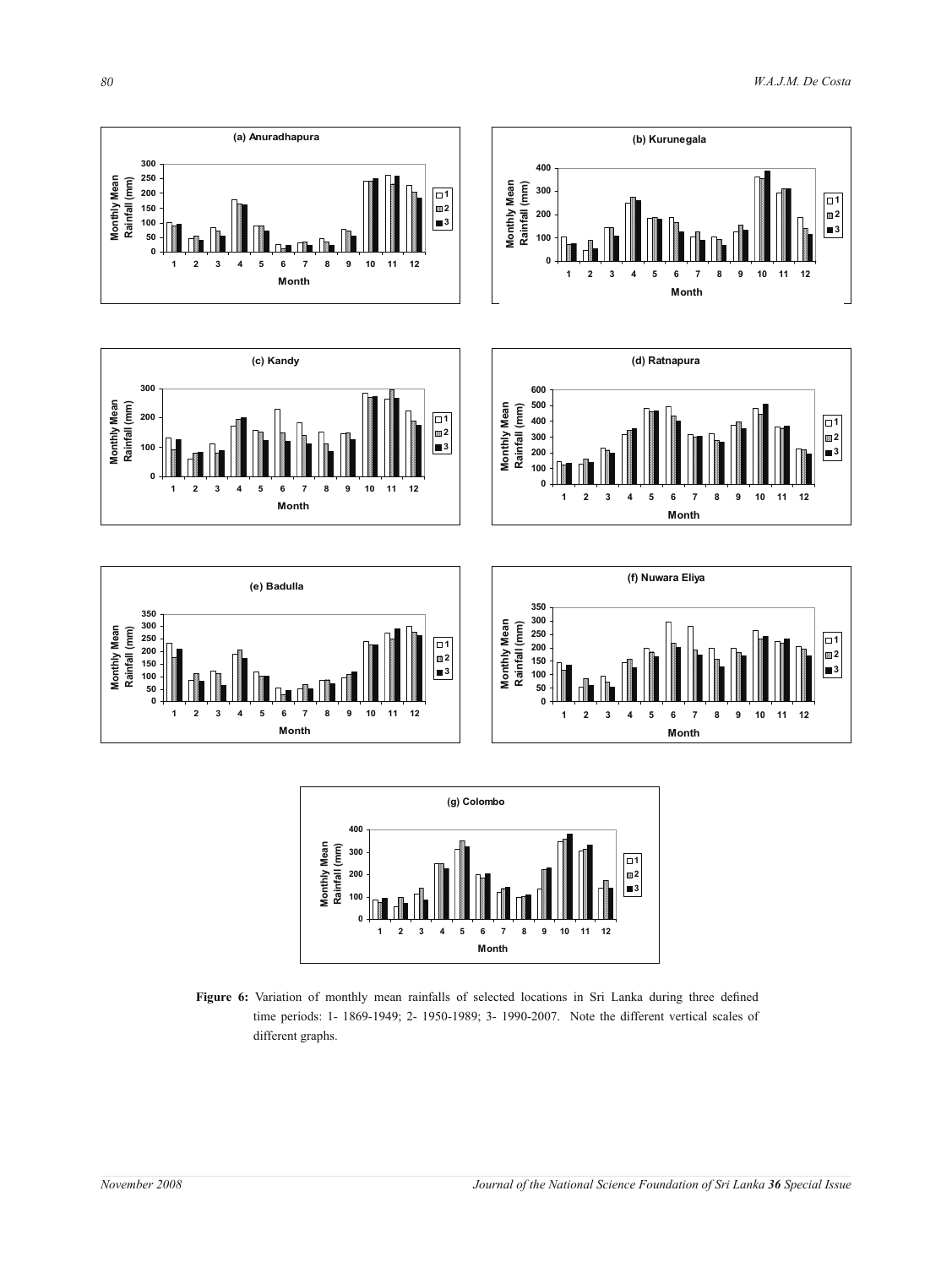all locations,  $RF_a$  showed decreasing trends, of varying strengths, with increasing  $T_a$  (Figure 8). The correlation coefficient, which is a measure of the strength of the relationship, was statistically significant  $(p<0.05)$  in three (i.e. Anuradhapura, Kurunegala and Nuwara Eliya) of the seven locations examined. Slope of the regressions (i.e. decrease of  $RF_a$  per unit increase of  $T_a$ ), showed considerable variation between locations. It was highest in Nuwara Eliya (i.e. 371 mm  $^{\circ}C^{-1}$ ) and lowest in Colombo (i.e. 58 mm  $^{\circ}C^{-1}$ ).

### *Possible influence of the El Niño phenomenon on rainfall variation in Sri Lanka*

*El Niño* Southern Oscillation (ENSO) is a coupled oceanatmosphere phenomenon that influences the climate variability, especially the seasonal variability of rainfall, of the tropical zone of the world<sup>26-30</sup>. Therefore, it is worth examining whether the relatively high variability of rainfall observed at all locations examined in this paper is related to the occurrence of ENSO. It has also been suggested that the frequency of ENSO may have increased due to global warming<sup>20, 31-35</sup>.

### *The ENSO phenomena and their dynamics*

ENSO has two phases: the "normal" or cooler phase and the warmer phase, *El Niño*. Sea surface temperature (SST) differentials in the Pacific Ocean around the equator (approximately between  $5°N$  and  $5°S$ ) along with



**Figure 7:** Relationship between mean rainfall of different months of the year and coefficient of variation of monthly rainfall between the three defined periods in selected locations of Sri Lanka. The best-fitting curve through all data points is CV = 765.72 RF<sub>m</sub>-0.503 with R<sup>2</sup>=0.759.

the varying strength of atmospheric circulation patterns, specifically East-West trade winds, are responsible for the occurrence of the two phases of ENSO. During the normal phase, the easterly trade winds push warm sea surface water from the Eastern Equatorial Pacific (EEP) near the coast of Peru to the Western Equatorial Pacific (WEP) near Indonesia. Hence, an SST differential is created, with the highest being in the WEP and the lowest in the EEP. This SST differential is enhanced by the upwelling (i.e. transfer from deeper to surface layers) of cold water in the EEP by the Walker circulation pattern<sup>32,34</sup>. The Bjerknes positive feedback<sup>36</sup> enhances the SST differential by creating higher atmospheric pressure above the EEP to maintain easterly trade winds. During this normal phase, the warmer SSTs in the WEP promote evaporation and provide rainfall to East and South-East Asia (i.e. rainforests of Indonesia) while dry conditions prevail in the EEP and Tropical South America (e.g. Peru). When the SSTs of the cooler phase are unusually cold, the "normal phase" is called a *La Niña*, the extreme opposite of *El Niño*.

 An *El Niño* phase is created when the easterly trade winds slacken or reverse during certain years. When this happens, the warmer sea water accumulated in the WEP is sent back towards the EEP and thereby warms the SST near the coast of Peru. The Walker circulation is weakened or breaks down completely and thereby the upwelling of cold water is also cut off. The Bjerknes feedback now works in the reverse direction allowing more warm water to move to the EEP. Hence, during an *El Niño* phase, droughts occur in East and South-East Asia (leading to forest fires in Indonesia) while severe rainstorms occur in the EEP (i.e. Haiti in the French Polynesia and Peru). In addition, an *El Niño* episode causes climate variability over a larger global scale by causing droughts in Australia and South-Eastern Africa (i.e. Zimbabwe), unusually warm periods in Canada and North-Eastern USA and heavy un-seasonal rainfall in South-Eastern USA and Argentina.

 Although considerable advances have been made, long-term prediction of the time of onset and duration of an *El Niño* is still difficult<sup>37-39</sup>. Historical evidence shows that an *El Niño* phase can occur every 2 – 7 years, lasting over  $6 - 12$  months, but may continue for up to 18 months. Two of the strongest *El Niños* (known as Super *El Niños*) of the  $20<sup>th</sup>$  century occurred during its last two decades in 1982-83 and 1997-98. The 1990s saw an unusually rapid succession of *El Niños* in 1991-92, 1993, 1994- 95 and 1997-98. Usually, the SST warming in the EEP starts during the second half of the year and continues for varying periods during the first half of the following year. Usually, when a *La Niña* event occurs, it follows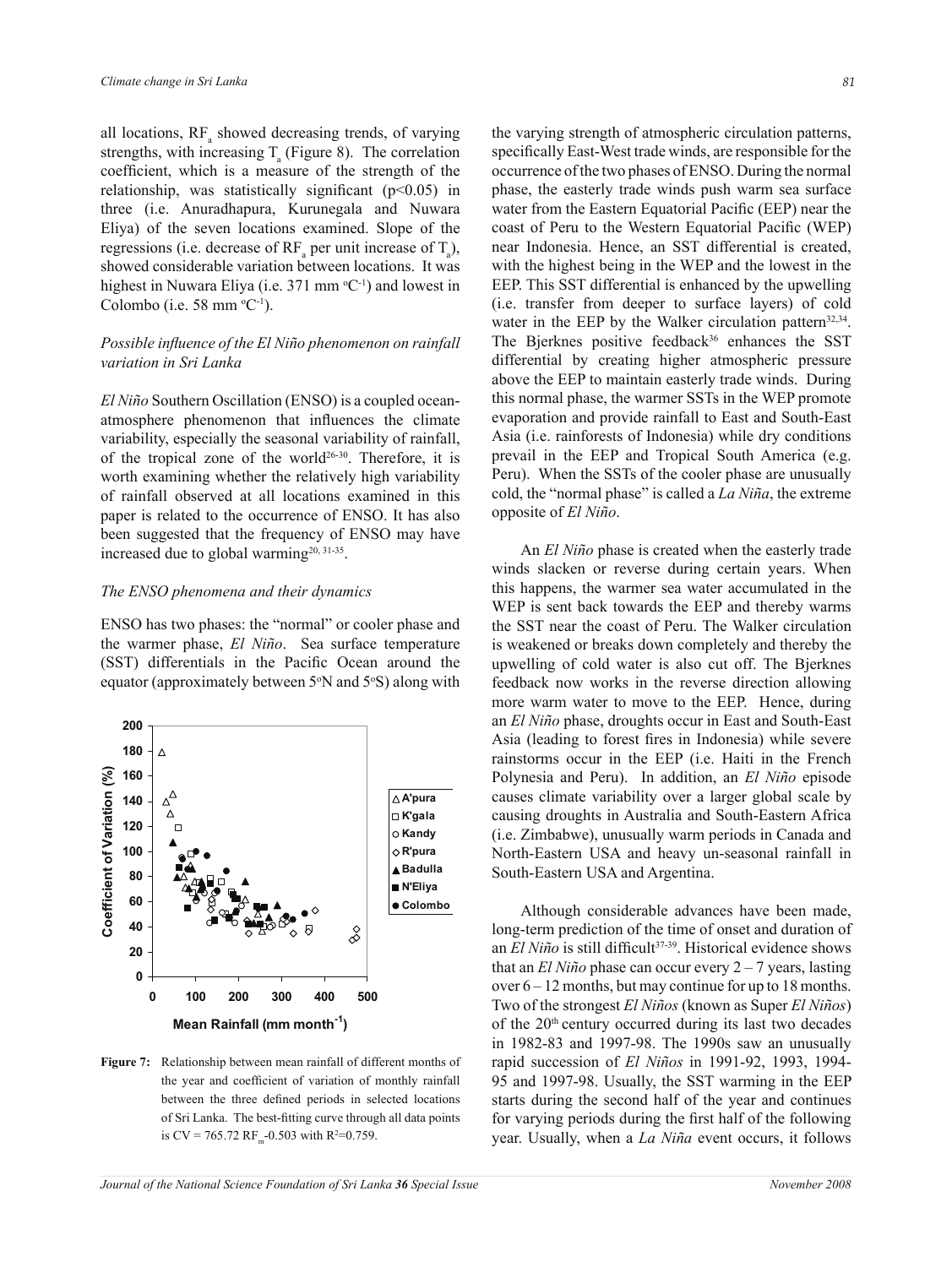an *El Niño*. However, all *El Niños* are not followed by a *La Niña*. Hence, *El Niños* occur more frequently than *La Niñas*.

#### *Strength of ENSO phenomena*

The US National Oceanic and Atmospheric Administration (NOAA) uses the deviation of SST in the  $5^{\circ}N - 5^{\circ}S$ , 120<sup>o</sup>  $-170^{\circ}$ W region from its mean during the 30-year period from 1971 to 2000 to quantify the strengths of *El Niño* and *La Niña* events. This is called the Oceanic *Niño* Index (ONI) and is calculated using three-month running means of SST. When the ONI exceeds the threshold of  $+0.5$ <sup>o</sup>C or -0.5<sup>o</sup>C for five consecutive overlapping periods an *El Niño* or a *La Niña* respectively is recognized.

### *Possible impacts of ENSO phenomena on the climate of Sri Lanka*

Sri Lanka receives most of its rainfall from the two monsoons, the South-West Monsoon from May to September and the North-East Monsoon from November to January. One of the identified impacts of *El Niño* is the weakening of the South-West Monsoon in India30,40- <sup>42</sup>. According to compilations of long-term observations by the US NOAA, a region in South-East Asia including the Indian Peninsula and Sri Lanka could experience anomalously warmer temperatures during the December  $-$  February period of an *El Niño* year<sup>43</sup>. On the other hand, the Indian Peninsula could experience unusually dry conditions (i.e. a weaker South-West Monsoon) during June – August which follow an *El Niño* event. However, this zone of anomalously dry weather does not extend to the Southern tip of India or Sri Lanka. In contrast, a large region in the South- and South-Eastern and East Asia, including Sri Lanka, may experience unusually cooler temperatures in June-August during a *La Niña*  episode<sup>44</sup>. On the other hand, the climate of the Indian Peninsula and Sri Lanka is not expected to be affected in December-February during a *La Niña* episode.

 In addition to ENSO impacts, a phenomenon similar to the *El Niño* in the Pacific has been reported in the Indian Ocean as well<sup>45</sup> based on analysis of ocean and atmospheric data over a period of 40 years. This has been named the Dipole Mode Event (DME) with unusually low SSTs in the Eastern Indian Ocean off Sumatra and high SSTs in the Western Indian Ocean along with accompanying wind and rainfall anomalies. This has been shown to be unique and inherent to the Indian Ocean and is independent of ENSO. When the DME is active, rainfall increases are predicted in the Western Indian Ocean while droughts are predicted in the Eastern part. Accordingly, rainfall in the South Western part of Sri Lanka (i.e. wet zone) is predicted to increase while

rainfall to the rest of Sri Lanka is predicted to decrease. An internal ocean-atmosphere dynamic was identified to explain the strong seasonal anomalies in Indian Ocean SSTs and wind and precipitation patterns that occurred in 1997-98 <sup>46</sup> (coinciding with the super *El Niño* of the same period). It was shown that the Indian Ocean SST at present is warmer than at any time during the last 100,000 years, primarily due to rapid warming during the last  $3-4$  decades<sup>20</sup>.

## *Evidence for possible influences of El Niño on the rainfall of Sri Lanka*

In order to see whether *El Niño* episodes have had a discernible influence on the rainfall variability of Sri Lanka, monthly and annual anomalies of rainfall during the relevant periods were analyzed. The periods of *El Niño* since 1950 were identified from the ONI records of the US NOAA<sup>47</sup>. Monthly rainfall data were obtained from the seven selected locations. The period since 1950 was divided into two, i.e. from 1950 to 1989 (Period 1) and from 1990 to 2007 (Period 2), to identify whether any possible influence of *El Niño* on rainfall has changed with 'rapid climate change' that has been observed since 1990<sup>3</sup> . In each location, monthly mean temperature was calculated for each month during the two identified periods. As *El Niño* occurs during the second half of a given year, its possible effects were examined on the rainfall of the following year. Possible effects of an *El Niño* on monthly rainfall of a given month of the following year was calculated as a 'Monthly Rainfall Anomaly (MRA)',

## $MRA = RF_i - RF_m$

where,  $RF_i$  is the rainfall of a given month i in the year following an  $El Niño$  event and  $RF<sub>m</sub>$  is the long-term mean rainfall of the same month of during the period under consideration (i.e. period 1 or 2). An analysis of variance (ANOVA) was done to test whether MRA of each month differed significantly between 'post-*El Niño* years' (i.e. the year following an *El Niño* event) and 'normal' years. Variation of MRA in normal and post-*El Niño* years for the seven selected locations are given in Figure 9. The respective anomalies of annual rainfalls (ARA) of normal and post-*El Niño* years during the two periods are given in Table 9.

 Post-*El Niño* years had negative ARAs in the majority of locations and periods (Table 9), indicating that the occurrence of an *El Niño* event reduced the annual rainfall ( $RF_a$ ) below the long-term average  $RF_a$  during the following year. The only exceptions to this trend were in Ratnapura (Figure 9h) and Colombo (Figure 9n)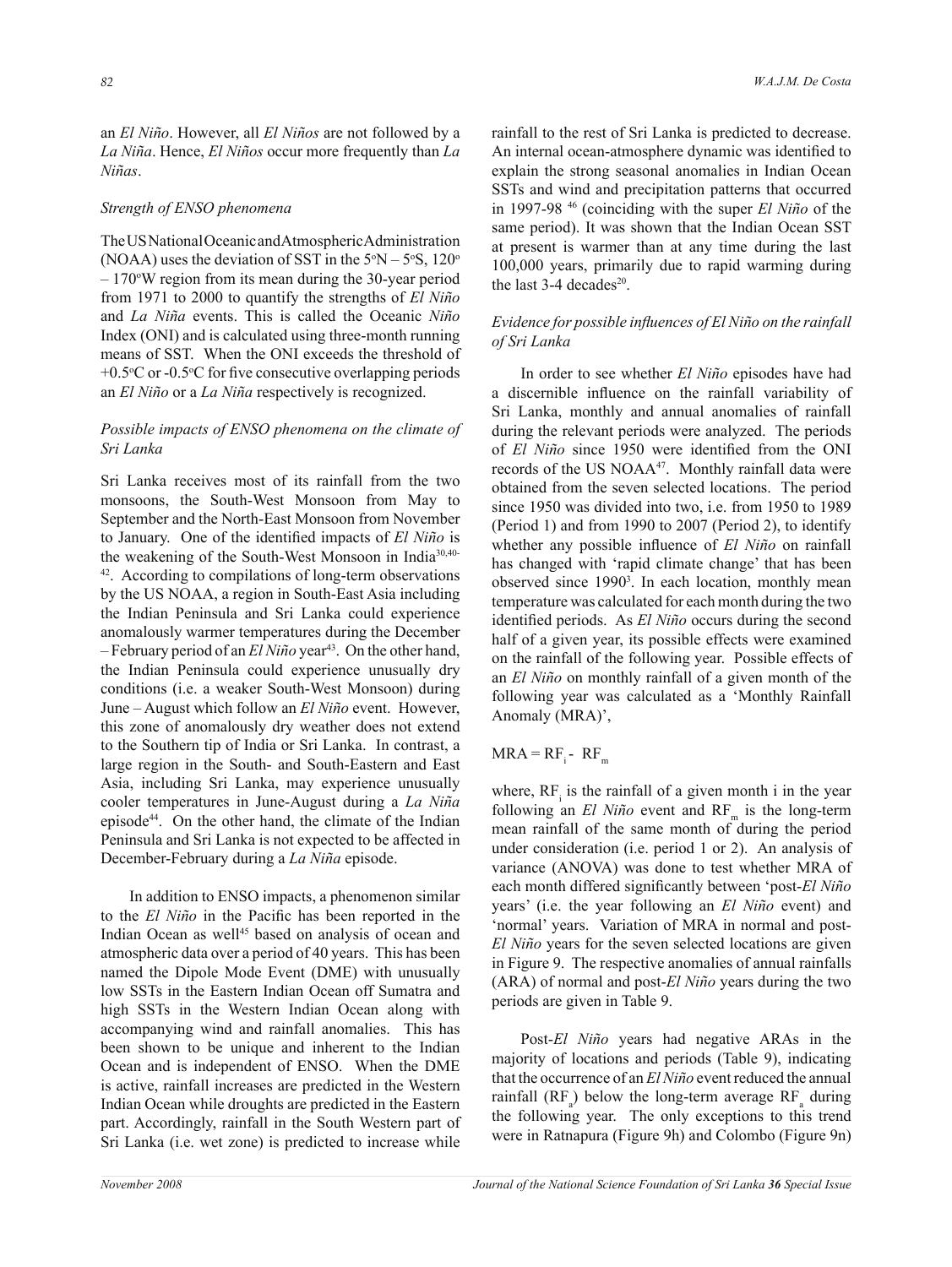**500**

**1000**

**1500**

**Annual Rainfall (mm yr-1** Annual Rainfall (mm yr<sup>1</sup>)

**2000**

**2500**

**3000**

**(a) Anuradhapura**

**r = -0.246 (0.0036)**

 $\circ$ 

**26 27 28 29 Annual Mean Temperature (<sup>o</sup>C)**

**y = -141.09x + 5252.5**





**Annual Rainfall (mm yr-1** Annual Rainfall (mm yr<sup>1</sup>)



**Figure 8:** Relationships between annual rainfall and annual mean temperature of selected locations in Sri Lanka. r is the linear correlation coefficient between the two variables. Probability of r being greater than zero is shown in parentheses. Note the different vertical and horizontal scales of different graphs.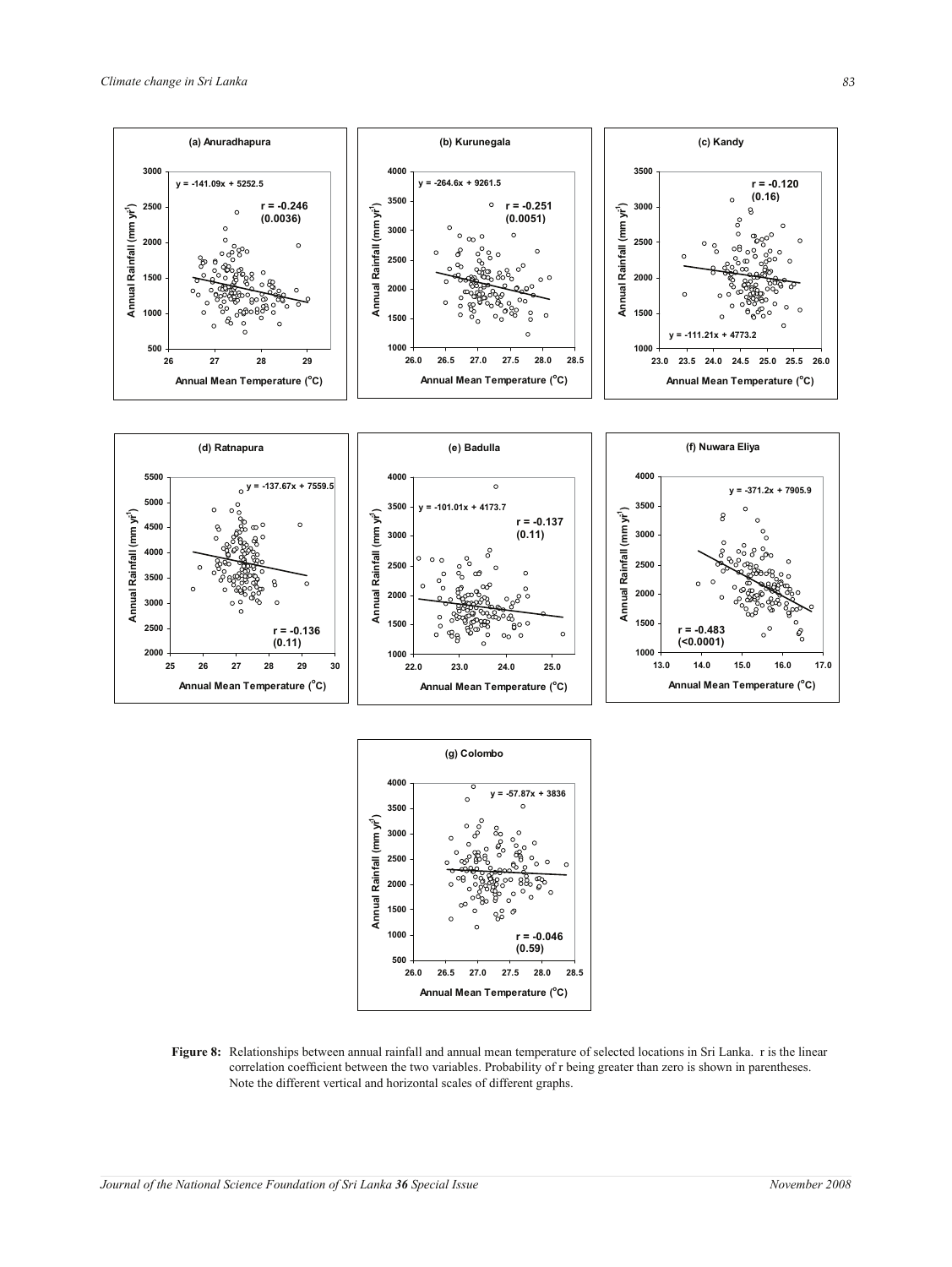during period 2 (i.e. 1990-2007), where the ARAs were positive. In all other locations, the difference between ARAs of post-*El Niño* years and normal years, which is the mean difference in RF<sub>a</sub> between post-*El Niño* and normal years, widened from period 1 (i.e. 1950-1989) to 2. This implies that the possible impacts of *El Niño* events in reducing rainfall in the subsequent year have increased since 1990. The highest increase of the ARA difference from period 1 to 2 was observed in Badulla (i.e. from 125 to 305 mm yr  $^{-1}$ ) (Table 9).

 Months in which rainfall reductions have occurred in post-*El Niño* years can be identified by examining the variation of MRAs (Figure 9). MRA of June was negative in all locations during period 1, showing that June rainfall had decreased below the long-term average during the year that follows an *El Niño* event. As June rainfall is brought by the South-West monsoon, this observation shows that *El Niño* had weakened the South-West monsoon in Sri Lanka during 1950-1989. During this period, the magnitude of reduction of June rainfall in post-*El Niño* years varied for different locations, with Nuwara Eliya showing the highest reduction and Anuradhapura, the lowest. July rainfall also had shown a reduction in post-*El Niño* years during period 1 in all locations except Anuradhapura and Badulla (Figues 9a and 9i). However, both these locations have very low rainfalls in July even in normal years because they do not receive much rainfall from the South-West monsoon (Figures 6a and 6e). This provides further evidence that *El Niño* had weakened the South-West monsoon during period 1. However, during period 2 (i.e. from 1990 to 2007), this effect of *El Niño* has almost completely disappeared with only a few locations showing rainfall reductions of less than 10 mm in June and July during post-*El Niño* years (Figures 9 b, d, f, h, j, l and n). On the other hand, all locations except Nuwara Eliya, have shown increases in post-*El Niño* July rainfall during period 2. Particularly, Ratnapura and Colombo have shown substantial post-*El Niño* rainfall increases in May, June and July which contributed to the positive ARAs of these two locations during period 2 (Table 9). In fact, post-*El Niño* rainfall in Ratnapura has increased over a continuous six-month period from April to September (Figure 9h).

 In addition to reductions in June and July rainfalls, January and February have also shown negative MRAs during period 1 in all locations except Colombo. In contrast to the reductions in June and July rainfalls during period 1, which were reversed during period 2, the post-*El Niño* reductions in January and February rainfall have occurred during both periods. These reductions are substantial in Anuradhapura, Badulla and Kurunegala, which are the sites receiving a significant proportion of their annual rainfall from the North-East monsoon. However, during period 2, Kandy has also shown appreciable reductions in January and February rainfall immediately following an *El Niño* event.

 It appears that an *El Niño* event during the second half of a given year could decrease even the rainfall of the second half of the following year. Figure 9 shows that during period 1 (1950-1989), a majority of locations examined showed post*-El Niño* reductions in September and November rainfall. With a few exceptions, these reductions in September and November rainfall have continued during period 2 (1990-2007) as well.

 During period 1, only a few locations had shown post-*El Niño* reductions in October and December rainfall. However, during period 2, all locations have

| Location     |         | 1950-1989 |             |          | 1990-2007 |            |
|--------------|---------|-----------|-------------|----------|-----------|------------|
|              | Normal  | El Niño   | Differencet | Normal   | El Niño   | Difference |
| Anuradhapura | $+47.9$ | $-111.8$  | $-159.8$    | $+70.4$  | $-140.8$  | $-211.2$   |
| Kurunegala   | $+28.3$ | $-66.0$   | $-94.3$     | $+49.2$  | $-98.3$   | $-147.5$   |
| Kandy        | $+64.6$ | $-118.4$  | $-183.0$    | $+74.5$  | $-173.8$  | $-248.3$   |
| Ratnapura    | $+79.3$ | $-185.1$  | $-264.4$    | $-45.6$  | $+91.2$   | $+136.8$   |
| Badulla      | $+37.5$ | $-87.5$   | $-125.0$    | $+101.8$ | $-203.5$  | $-305.3$   |
| Nuwara Eliya | $+53.3$ | $-124.5$  | $-177.8$    | $+90.2$  | $-180.3$  | $-270.5$   |
| Colombo      | $+34.6$ | $-80.8$   | $-115.4$    | $-19.8$  | $+39.5$   | $+59.2$    |

**Table 9:** Anomalies of annual rainfall† (mm) in post-*El Niño* years and normal years in selected locations of Sri Lanka during two defined periods

Note: †Annual Rainfall Anomaly (ARA) is the difference between rainfall in a given year and the annual mean rainfall of the period under consideration. ‡Difference in annual mean rainfalls between post-*El Niño* years and normal years.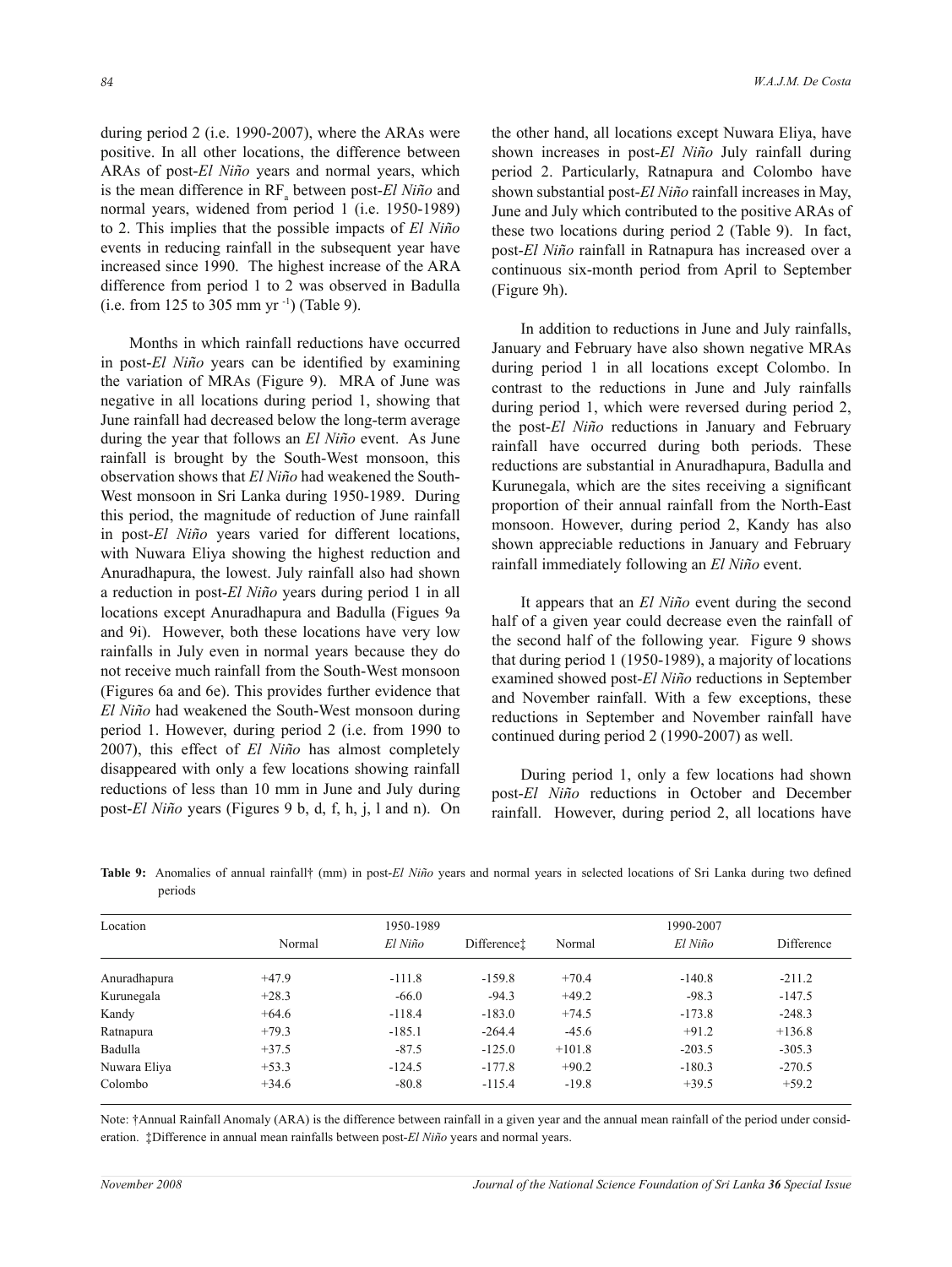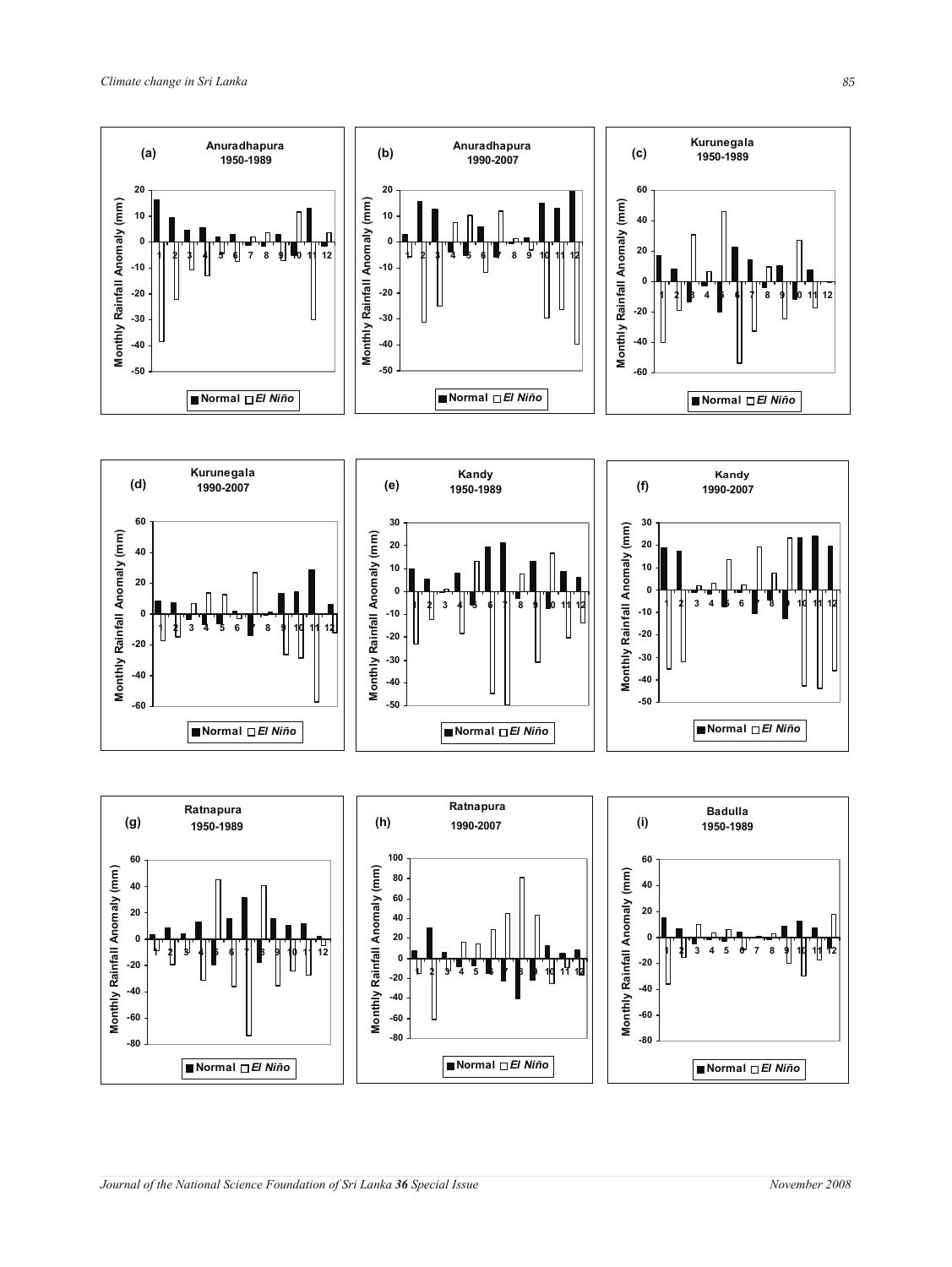

**Figure 9:** Monthly rainfall anomaly (MRA) of selected locations in 'normal' and 'post-El Nino' years for two identified periods, from 1950 to 1989 (a, c, e, g, i, k, m) and from 1990 to 2007 (b, d, f, h, j, l, n). For a given period, MRA is calculated as the difference between monthly rainfall of a given month of a given year and the mean monthly rainfall of the respective month over the identified period.

shown reductions in October and December rainfall in the year that has followed an *El Niño* event. Therefore, these trends show that, with climate change, the *El Niño* may be influencing not only the South-West monsoon but also the North-East monsoon of the year that follows it. This could have far reaching impacts on Sri Lankan agriculture which is heavily dependent on the monsoons.

**Normal** *El Nino*

# **CONCLUSION**

The main objective of this paper was to examine evidence supporting (or rejecting) the case for climate change in Sri Lanka. The foregoing analysis of long-term air temperature data provide strong evidence that significant and systematic warming of the atmosphere has occurred in all climatic zones of Sri Lanka. What is even more significant is the finding that the rates of warming that have occurred in the majority of locations have exceeded the global average rate of warming. In the majority of locations, reductions in rainfall have accompanied warming of the lower atmosphere. However, the evidence for rainfall reductions is not as conclusive as that for increase of air temperature, primarily because rainfall at any given location shows much greater year-to-year variation than air temperature. Moreover, phenomena such as the *El Niño* Southern Oscillation, which includes both the warming and the cooling phases,

**Normal** *El Nino*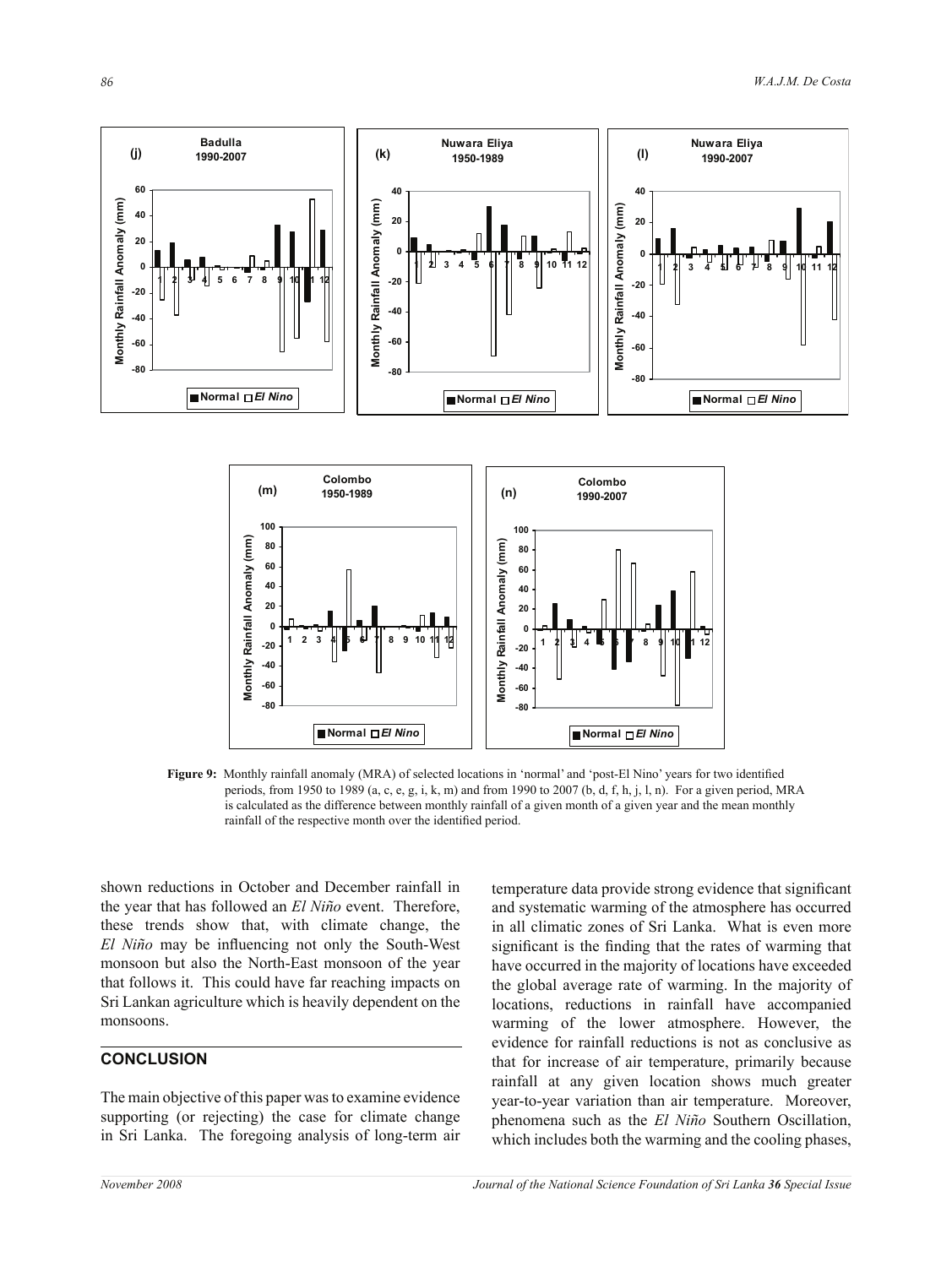have a discernible influence on the rainfall of the period that follows it. Yet, even with this analysis, it has been possible to detect important and crucial implications of the observed changes in rainfall. For example, in a majority of locations examined, the length of growing seasons (i.e. *maha* and *yala*) for agricultural crops, which is primarily determined by the availability of water, is likely to become shorter.

 Although the majority of trends in atmospheric warming and rainfall reductions are common to all seven locations that were examined, there was considerable variation between locations in the respective rates and magnitudes of climate change. There is no doubt that while the global scale processes such as the Enhanced Greenhouse Effect<sup>48</sup> and the *El Niño* Southern Oscillation have influenced the climate of Sri Lanka, the global scale impacts have been modified by the local variations in altitude, topography, atmospheric circulation, vegetation etc. Therefore, long-term climatic trends need to be analyzed over a larger number of locations in Sri Lanka to obtain a clearer and a broader picture of the magnitude of climate change in the country. This is an urgent prerequisite in formulating a national action plan to adapt to climate change and mitigate its impacts.

 The present analysis used only simple statistical tools such as regression and correlation analysis and analysis of variance in identifying trends of climate change and quantifying their magnitude. More advanced statistical techniques, especially those that separate the inherent variability of climatic data from systematic change over time, may provide a clearer picture of climate change, especially in terms of long-term changes in rainfall. On the other hand, even the simple statistical tools have proved to be adequate in detecting clear and significant trends in air temperature. It must also be noted that the present study is only a description of the long-term trends that can be detected in two key climatic variables. It has not attempted to examine the cause-and-effect relationships or dynamics of variation of these variables. Studies focused on such aspects are urgently needed for a greater understanding of the dynamics of climate change, especially in relation to its spatial and temporal variation in Sri Lanka. It is only with such a mechanistic understanding that prediction of climate change, to any reasonable level of accuracy, becomes possible.

#### **Acknowledgement**

The author gratefully acknowledges the assistance of Prof. V. Nandakumar, Department of Geography, University of Peradeniya in kindly providing the source of a major portion of the meteorological data used in this analysis and Mr. G.H.P. Dharamaratne, Director General, Department of Meteorology who provided the rest of the data at a concessionary rate. Table 1 and Figs. 1 and 2 are from IPCC reports.

## **References**

- 1. Crichton M. (2004). *State of Fear*. Harper Collins, New York.
- 2. McIntyre S. & McKitrick R. (2005). Hockey sticks, principal components and spurious significance. *Geophysical Research Letters* **32**: doi:10.1029/2004GL2021750.
- 3. Intergovernmental Panel on Climate Change (2007a). *Climate Change 2007: Synthesis Report*. Contribution of Working Groups I, II and III to the Fourth Assessment Report. (Eds. R.K. Pachauri, & A. Reisinger) pp. **104**. IPCC, Geneva, Switzerland,
- 4. Stern N. (2007). *The Economics of Climate Change*: *The Stern Review*. Cambridge University Press, Cambridge, UK.
- 5. Integovernmental Panel on Climate Change (2001). *Climate Change 2001: Synthesis Report*. A Contribution of Working Groups I, II, and III to the Third Assessment Report. (Eds. R.T. Watson and the Core Writing Team) pp. **398**. Cambridge University Press, Cambridge, UK. and New York, USA.
- 6. Stanhill G. & Cohen S. (2001). Global dimming, a review of the evidence for a widespread and significant reduction in global radiation with a discussion of its probable causes and possible agricultural consequences. *Agricultural and Forest Meteorology* **107**: 255–278.
- 7. Liepert B. (2002). Observed reductions of surface solar radiation at sites in the United States and worldwide from 1961 to 1990. *Geophysical Research Letters* **29**: 1421.
- 8. Pinker R.T., Zhang B. & Dutton E.G. (2005). Do satellites detect trends in surface solar radiation? *Science* **308**: 850–854.
- 9. Wielicki B.A., Wong T., Loeb N., Minnis P., Priestley K. & Kandel R. (2005). Changes in Earth's albedo measured by satellite. *Science* **308**: 825.
- 10. Wild M., Gilgen H., Roesch A., Ohmura A., Long C.N., Dutton E.G., Forgan B., Kallis A., Russak V. & Tsvetkov A. (2005). From dimming to brightening: decadal changes in solar radiation at Earth's surface. *Science* **308**: 847–850.
- 11. Intergovernmental Panel on Climate Change (2000). *Emissions Scenarios*. (Eds. N. Nakicenovic & R. Swart) Cambridge University Press, Cambridge, UK.
- 12. Intergovernmental Panel on Climate Change (2007b). *Climate Change 2007: The Physical Science Basis*. Contribution of Working Group I to the Fourth Assessment Report (Eds. S. Solomon, D. Qin, M. Manning, Z. Chen, M. Marquis, K.B. Averyt, M. Tignor & H.L. Miller). pp. 996. Cambridge University Press, Cambridge, UK and New York, USA.
- 13. Wetherald R.T. & Manabe S. (2002). Simulation of hydrologic changes associated with global warming. *Journal of Geophysical Research* **107**: 4379.